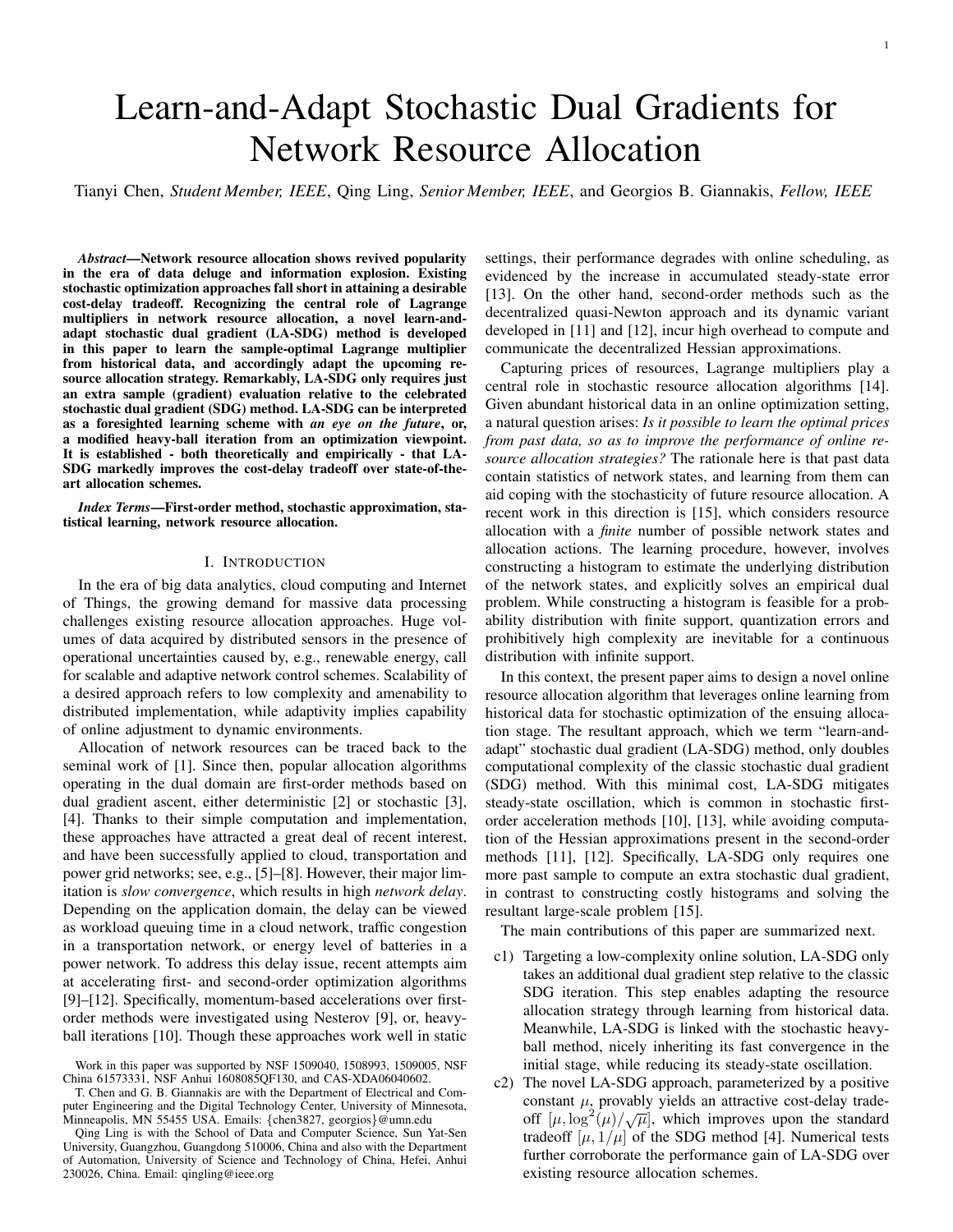*Notation*. E denotes the expectation operator,  $\mathbb P$  stands for probability;  $(\cdot)^{\top}$  stands for vector and matrix transposition, and  $\|\mathbf{x}\|$  denotes the  $\ell_2$ -norm of a vector x. Inequalities for vectors, e.g.,  $x > 0$ , are defined entry-wise. The positive projection operator is defined as  $[a]^+ := \max\{a, 0\}$ , also entry-wise.

# II. NETWORK RESOURCE ALLOCATION

In this section, we start with a generic network model and its resource allocation task in Section II-A, and then introduce a specific example of resource allocation in cloud networks in Section II-B. The proposed approach is applicable to more general network resource allocation tasks such as geographical load balancing in cloud networks [5], traffic control in transportation networks [7], and energy management in power networks [8].

# *A. A unified resource allocation model*

Consider discrete time  $t \in \mathbb{N}$ , and a network represented as a directed graph  $\mathcal{G} = (\mathcal{I}, \mathcal{E})$  with nodes  $\mathcal{I} := \{1, \ldots, I\}$  and edges  $\mathcal{E} := \{1, \ldots, E\}$ . Collect the workloads across edges  $e =$  $(i, j) \in \mathcal{E}$  in a resource allocation vector  $\mathbf{x}_t \in \mathbb{R}^E$ . The  $I \times E$ node-incidence matrix is formed with the  $(i, e)$ -th entry

$$
\mathbf{A}_{(i,e)} = \begin{cases} 1, & \text{if link } e \text{ enters node } i \\ -1, & \text{if link } e \text{ leaves node } i \\ 0, & \text{else.} \end{cases}
$$
 (1)

We assume that each row of A has at least one  $-1$  entry, and each column of A has at most one  $-1$  entry, meaning that each node has at least one outgoing link, and each link has at most one source node. With  $c_t \in \mathbb{R}^{\bar{I}}_+$  collecting the randomly arriving workloads of all nodes per slot  $t$ , the aggregate (endogenous plus exogenous) workloads of all nodes are  $A x_t + c_t$ . If the *i*-th entry of  $A x_t + c_t$  is positive, there is service residual queued at node  $i$ ; otherwise, node  $i$  over-serves the current arrival. With a workload queue per node, the queue length vector  $\mathbf{q}_t := [q_t^1, \dots, q_t^I]^\top \in \mathbb{R}_+^I$  obeys the recursion

$$
\mathbf{q}_{t+1} = \left[\mathbf{q}_t + \mathbf{A}\mathbf{x}_t + \mathbf{c}_t\right]^+, \ \forall t \tag{2}
$$

where  $q_t$  can represent the amount of user requests buffered in data queues, or energy stored in batteries, and  $c_t$  is the corresponding exogenously arriving workloads or harvested renewable energy of all nodes per slot t. Defining  $\Psi_t(\mathbf{x}_t) := \Psi(\mathbf{x}_t; \phi_t)$ as the aggregate network cost parameterized by the random vector  $\phi_t$ , the local cost per node i is  $\Psi_t^i(\mathbf{x}_t) := \Psi^i(\mathbf{x}_t; \phi_t^i)$ , and  $\Psi_t(\mathbf{x}_t) = \sum_{i \in \mathcal{I}} \Psi_t^i(\mathbf{x}_t)$ . The model here is quite general. The duration of time slots can vary from (micro-)seconds in cloud networks, minutes in road networks, to even hours in power networks; the nodes can present the distributed front-end mapping nodes and back-end data centers in cloud networks, intersections in traffic networks, or, buses and substations in power networks; the links can model wireless/wireline channels, traffic lanes, and power transmission lines; while the resource vector  $x_t$  can include the size of data workloads, the number of vehicles, or the amount of energy.

Concatenating the random parameters into a random state vector  $\mathbf{s}_t := [\boldsymbol{\phi}_t^\top, \mathbf{c}_t^\top]^\top$ , the resource allocation task is to determine the allocation  $x_t$  in response to the observed (realization)  $s_t$  "on the fly," so as to minimize the *long-term average* network cost subject to queue stability at each node, and operation feasibility at each link. Concretely, we have

$$
\Psi^* := \min_{\{\mathbf{x}_t, \forall t\}} \lim_{T \to \infty} \frac{1}{T} \sum_{t=1}^T \mathbb{E} \left[ \Psi_t(\mathbf{x}_t) \right] \tag{3a}
$$

$$
\text{s.t.} \quad \mathbf{q}_{t+1} = \left[\mathbf{q}_t + \mathbf{A}\mathbf{x}_t + \mathbf{c}_t\right]^+, \ \forall t \tag{3b}
$$

$$
\lim_{T \to \infty} \frac{1}{T} \sum_{t=1}^{T} \mathbb{E} \left[ \mathbf{q}_t \right] < \infty \tag{3c}
$$

$$
\mathbf{x}_t \in \mathcal{X} := \{ \mathbf{x} \, | \, \mathbf{0} \le \mathbf{x} \le \bar{\mathbf{x}} \}, \ \forall t \tag{3d}
$$

where  $\Psi^*$  is the optimal objective of problem (3), which includes also future information;  $\mathbb E$  is taken over  $\mathbf{s}_t := [\phi_t^\top, \mathbf{c}_t^\top]^\top$ as well as possible randomness of optimization variable  $x_t$ ; constraints (3c) ensure queue stability<sup>1</sup>; and (3d) confines the instantaneous allocation variables to stay within a time-invariant box constraint set  $X$ , which is specified by, e.g., link capacities, or, server/generator capacities.

The queue dynamics in (3b) couple the optimization variables over an infinite time horizon, which implies that the decision variable at the current slot will have effect on all the future decisions. Therefore, finding an optimal solution of (3) calls for dynamic programming [16], which is known to suffer from the "curse of dimensionality" and intractability in an online setting. In Section III-A, we will circumvent this obstacle by relaxing (3b)-(3c) to limiting average constraints, and employing dual decomposition techniques.

# *B. Motivating setup*

The geographic load balancing task in a cloud network [5], [17], [18] takes the form of (3) with J mapping nodes (e.g., DNS servers) indexed by  $\mathcal{J} := \{1, \ldots, J\}$ , K data centers indexed by  $\mathcal{K} := \{J+1, \ldots, J+K\}$ . To match the definition in Section II-A, consider a virtual outgoing node (indexed by 0) from each data center, and let  $(k, 0)$  represent this outgoing link. Define further the node set  $\mathcal{I} := \mathcal{J} \cup \mathcal{K}$  that includes all nodes except the virtual one, and the edge set  $\mathcal{E} := \{(j,k), \forall j \in \mathcal{J}, k \in$  $\mathcal{K}$   $\cup$  {(k, 0), ∀k ∈  $\mathcal{K}$ } that contains links connecting mapping nodes with data centers, and outgoing links from data centers.

Per slot  $t$ , each mapping node  $j$  collects the amount of user data requests  $c_t^j$ , and forwards the amount  $x_t^{jk}$  on its link to data center  $k$  constrained by the bandwidth availability. Each data center k schedules workload processing  $x_t^{k0}$  according to its resource availability. The amount  $x_t^{k0}$  can be also viewed as the resource on its virtual outgoing link  $(k, 0)$ . The bandwidth limit of link  $(j, k)$  is  $\bar{x}^{jk}$ , while the resource limit of data center k (or link  $(k, 0)$ ) is  $\bar{x}_t^{k0}$ . Similar to those in Section II-A, we have the optimization vector  $\mathbf{x}_t := \{x_t^{ij}, \forall (i,j) \in \mathcal{E}\} \in \mathbb{R}^{|\mathcal{E}|},$  $\mathbf{c}_t := [c_t^1, \dots, c_t^J, 0 \dots, 0]^\top \in \mathbb{R}^{J+K}$ , and  $\bar{\mathbf{x}} := \{\bar{x}_t^{ij}, \forall (i, j) \in$  $\mathcal{E} \in \mathbb{R}^{|\mathcal{E}|}$ . With these notational conventions, we have an  $|\mathcal{I}| \times |\mathcal{E}|$ node-incidence matrix A as in (1). At each mapping node and data center, undistributed or unprocessed workloads are buffered in queues obeying (3b) with queue length  $\mathbf{q}_t \in \mathbb{R}_+^{J+K}$ ; see also the system diagram in Fig. 1.

Performance is characterized by the aggregate cost of power consumed at the data centers plus the bandwidth costs at the

<sup>&</sup>lt;sup>1</sup>Here we focus on the strong stability given by [4, Definition 2.7], which requires the time-average expected queue length to be finite.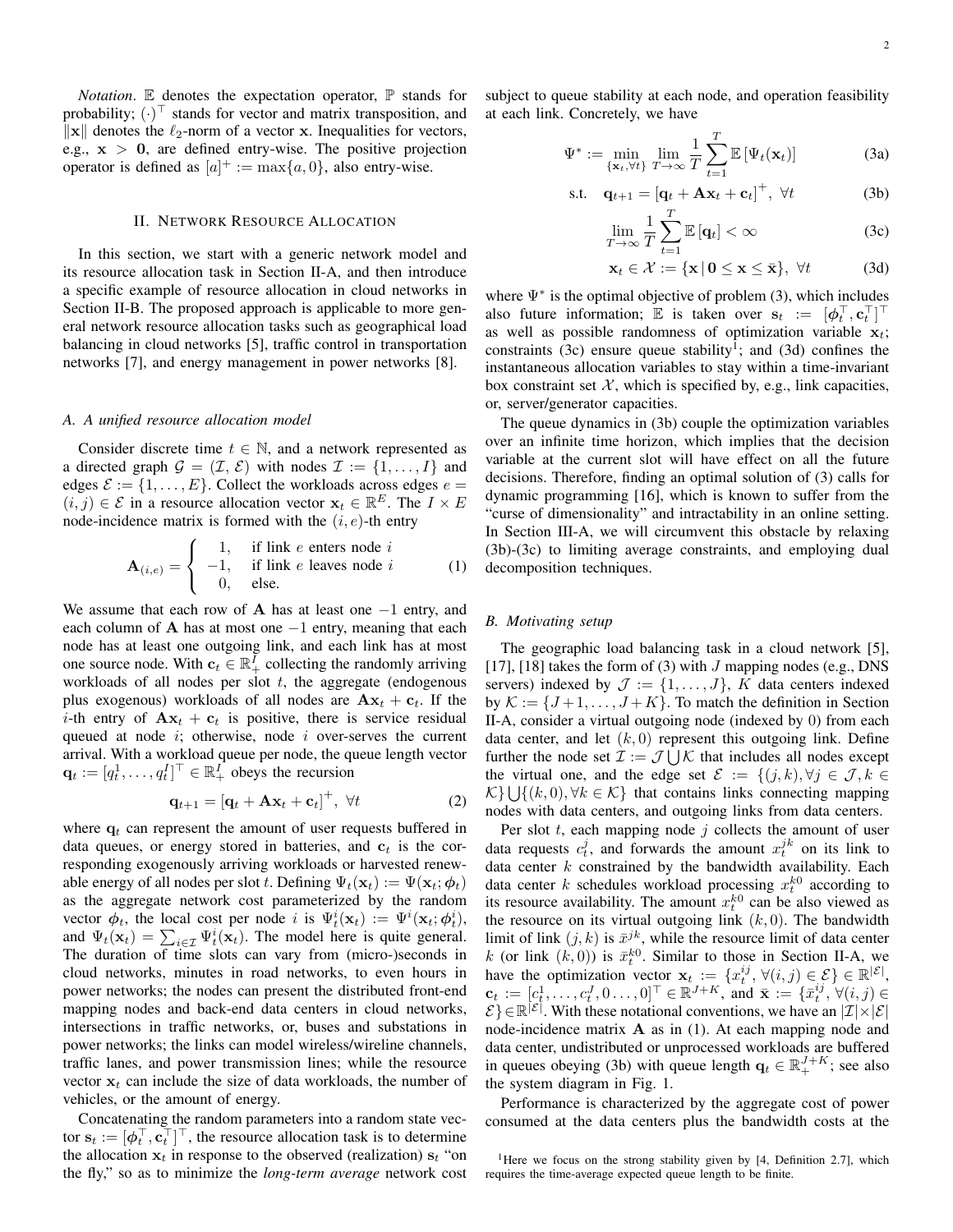

Fig. 1. A diagram of online geographical load balancing. Per time  $t$ , mapping node j has an exogenous workload  $c_t^j$  plus that stored in the queue  $q_t^j$ , and schedules workload  $x_t^{jk}$  to data center k. Data center k serves an amount of workload  $x_t^{k0}$  out of all the assigned  $x_t^{jk}$  as well as that stored in the queue  $q_t^k$ . The thickness of each edge is proportional to its capacity.

mapping nodes, namely

$$
\Psi_t(\mathbf{x}_t) := \sum_{k \in \mathcal{K}} \underbrace{\Psi_t^k(x_t^{k0})}_{\text{power cost}} + \sum_{j \in \mathcal{J}} \sum_{k \in \mathcal{K}} \underbrace{\Psi_t^{jk}(x_t^{jk})}_{\text{bandwidth cost}}.
$$
 (4)

The power cost  $\Psi_t^k(x_t^{k0}) := \Psi^k(x_t^{k0}; \phi_t^k)$ , parameterized by the random vector  $\phi_t^k$ , captures the local marginal price, and the renewable generation at data center  $k$  during time period  $t$ . The bandwidth cost  $\Psi_t^{jk}(x_t^{jk}) := \Psi^{jk}(x_t^{jk}; \phi_t^{jk})$ , parameterized by the random vector  $\phi_i^{jk}$ , characterizes the heterogeneous cost of data transmission due to spatio-temporal differences. To match the unified model in Section II-A, the local cost at data center  $k \in \mathcal{K}$  is its power cost  $\Psi_t^k(x_{t,j}^{k0})$ , and the local cost at mapping node  $j \in \mathcal{J}$  becomes  $\Psi_t^j(\lbrace x_t^{jk} \rbrace) := \sum_{k \in \mathcal{K}} \Psi_t^{jk}(x_t^{jk})$ . Hence, the cost in (4) can be also written as  $\Psi_t(\mathbf{x}_t) := \sum_{i \in \mathcal{I}} \Psi_t^i(\mathbf{x}_t)$ . Aiming to minimize the time-average of (4), geographical load balancing fits the formulation in (3).

# III. ONLINE NETWORK MANAGEMENT VIA SDG

In this section, the dynamic problem (3) is reformulated to a tractable form, and classical stochastic dual gradient (SDG) approach is revisited, along with a brief discussion of its online performance.

#### *A. Problem reformulation*

Recall in Section II-A that the main challenge of solving (3) resides in time-coupling constraints and unknown distribution of the underlying random processes. Regarding the first hurdle, combining (3b) with (3c), it can be shown that in the long term, workload arrival and departure rates must satisfy the following necessary condition [4, Theorem 2.8]

$$
\lim_{T \to \infty} \frac{1}{T} \sum_{t=1}^{T} \mathbb{E} \left[ \mathbf{A} \mathbf{x}_t + \mathbf{c}_t \right] \le \mathbf{0}
$$
 (5)

given that the initial queue length is finite, i.e.,  $\|\mathbf{q}_1\| \leq \infty$ . In other words, on average all buffered delay-tolerant workloads should be served. Using (5), a relaxed version of (3) is

$$
\tilde{\Psi}^* := \min_{\{\mathbf{x}_t, \forall t\}} \lim_{T \to \infty} \frac{1}{T} \sum_{t=1}^T \mathbb{E} \left[ \Psi_t(\mathbf{x}_t) \right] \text{ s.t. (3d) and (5) (6)}
$$

where  $\tilde{\Psi}^*$  is the optimal objective for the relaxed problem (6).

Compared to (3), problem (6) eliminates the time coupling across variables  $\{q_t, \forall t\}$  by replacing (3b) and (3c) with (5). Since (6) is a relaxed version of (3) with the optimal objective  $\tilde{\Psi}^* \leq \Psi^*$ , if one solves (6) instead of (3), it will be prudent to derive an optimality bound on  $\Psi^*$ , provided that the sequence of solutions  $\{x_t, \forall t\}$  obtained by solving (6) is feasible for the relaxed constraints (3b) and (3c). Regarding the relaxed problem (6), using arguments similar to those in [4, Theorem 4.5], it can be shown that if the random state  $s_t$ is independent and identically distributed  $(i.i.d.)$  over time  $t$ , there exists a *stationary* control policy  $\chi^*(\cdot)$ , which is a pure (possibly randomized) function of the realization of random state  $s_t$  (or the *observed* state  $s_t$ ); i.e., it satisfies (3d), as well as guarantees that  $\mathbb{E}[\Psi_t(\chi^*(s_t))] = \tilde{\Psi}^*$  and  $\mathbb{E}[\mathbf{A}\chi^*(s_t) + \mathbf{c}_t] \leq 0$ . As the optimal policy  $\chi^*(\cdot)$  is time invariant, it implies that the *dynamic* problem (6) is equivalent to the following time-invariant *ensemble* program

$$
\tilde{\Psi}^* := \min_{\mathbf{\chi}(\cdot)} \ \mathbb{E}\left[\Psi\big(\mathbf{\chi}(\mathbf{s}_t); \mathbf{s}_t\big)\right] \tag{7a}
$$

$$
\text{s.t.} \quad \mathbb{E}[\mathbf{A}\boldsymbol{\chi}(\mathbf{s}_t)+\mathbf{c}(\mathbf{s}_t)] \leq \mathbf{0} \tag{7b}
$$

$$
\chi(\mathbf{s}_t) \in \mathcal{X}, \ \forall \mathbf{s}_t \in \mathcal{S} \tag{7c}
$$

where  $\chi(\mathbf{s}_t) := \mathbf{x}_t$ ,  $\mathbf{c}(\mathbf{s}_t) = \mathbf{c}_t$ , and  $\Psi(\chi(\mathbf{s}_t); \mathbf{s}_t) := \Psi_t(\mathbf{x}_t);$ set S is the sample space of  $s_t$ , and the constraint (7c) holds almost surely. Observe that the index  $t$  in (7) can be dropped, since the expectation is taken over the distribution of random variable  $s_t$ , which is time-invariant. Leveraging the equivalent form (7), the remaining task boils down to finding the optimal policy that achieves the minimal objective in (7a) and obeys the constraints (7b) and (7c).<sup>2</sup> Note that the optimization in (7) is with respect to a stationary policy  $\chi(\cdot)$ , which is an infinite dimensional problem in the primal domain. However, there is a finite number of expected constraints [cf. (7b)]. Thus, the dual problem contains a finite number of variables, hinting to the effect that solving (7) is tractable in the dual domain [19], [20].

# *B. Lagrange dual and optimal policy*

With  $\lambda \in \mathbb{R}_+^I$  denoting the Lagrange multipliers associated with (7b), the Lagrangian of (7) is

$$
\mathcal{L}(\boldsymbol{\chi},\boldsymbol{\lambda}):=\mathbb{E}\big[\mathcal{L}_t(\mathbf{x}_t,\boldsymbol{\lambda})\big]
$$
(8)

with  $\lambda \geq 0$ , and the instantaneous Lagrangian is

$$
\mathcal{L}_t(\mathbf{x}_t, \boldsymbol{\lambda}) \! := \! \Psi_t(\mathbf{x}_t) + \boldsymbol{\lambda}^\top (\mathbf{A}\mathbf{x}_t + \mathbf{c}_t) \tag{9}
$$

where constraint (7c) remains implicit. Notice that the instantaneous objective  $\Psi_t(\mathbf{x}_t)$  and the instantaneous constraint  $\mathbf{A}\mathbf{x}_t+\mathbf{c}_t$ are both parameterized by the observed state  $\mathbf{s}_t := [\phi_t^\top, \mathbf{c}_t^\top]^\top$ at time t; i.e.,  $\mathcal{L}_t(\mathbf{x}_t, \lambda) = \mathcal{L}(\chi(\mathbf{s}_t), \lambda; \mathbf{s}_t)$ .

Correspondingly, the Lagrange dual function is defined as the minimum of the Lagrangian over the all feasible primal variables [21], given by

$$
\mathcal{D}(\boldsymbol{\lambda}) := \min_{\{\boldsymbol{\chi}(\mathbf{s}_t) \in \mathcal{X}, \ \forall \mathbf{s}_t \in \mathcal{S}\}} \mathcal{L}(\boldsymbol{\chi}, \boldsymbol{\lambda})
$$
  
= 
$$
\min_{\{\boldsymbol{\chi}(\mathbf{s}_t) \in \mathcal{X}, \ \forall \mathbf{s}_t \in \mathcal{S}\}} \mathbb{E}[\mathcal{L}(\boldsymbol{\chi}(\mathbf{s}_t), \boldsymbol{\lambda}; \mathbf{s}_t)].
$$
 (10a)

<sup>2</sup>Though there may exist other time-dependent policies that generate the optimal solution to (6), our attention is restricted to the one that purely depends on the observed state  $s \in S$ , which can be time-independent [4, Theorem 4.5].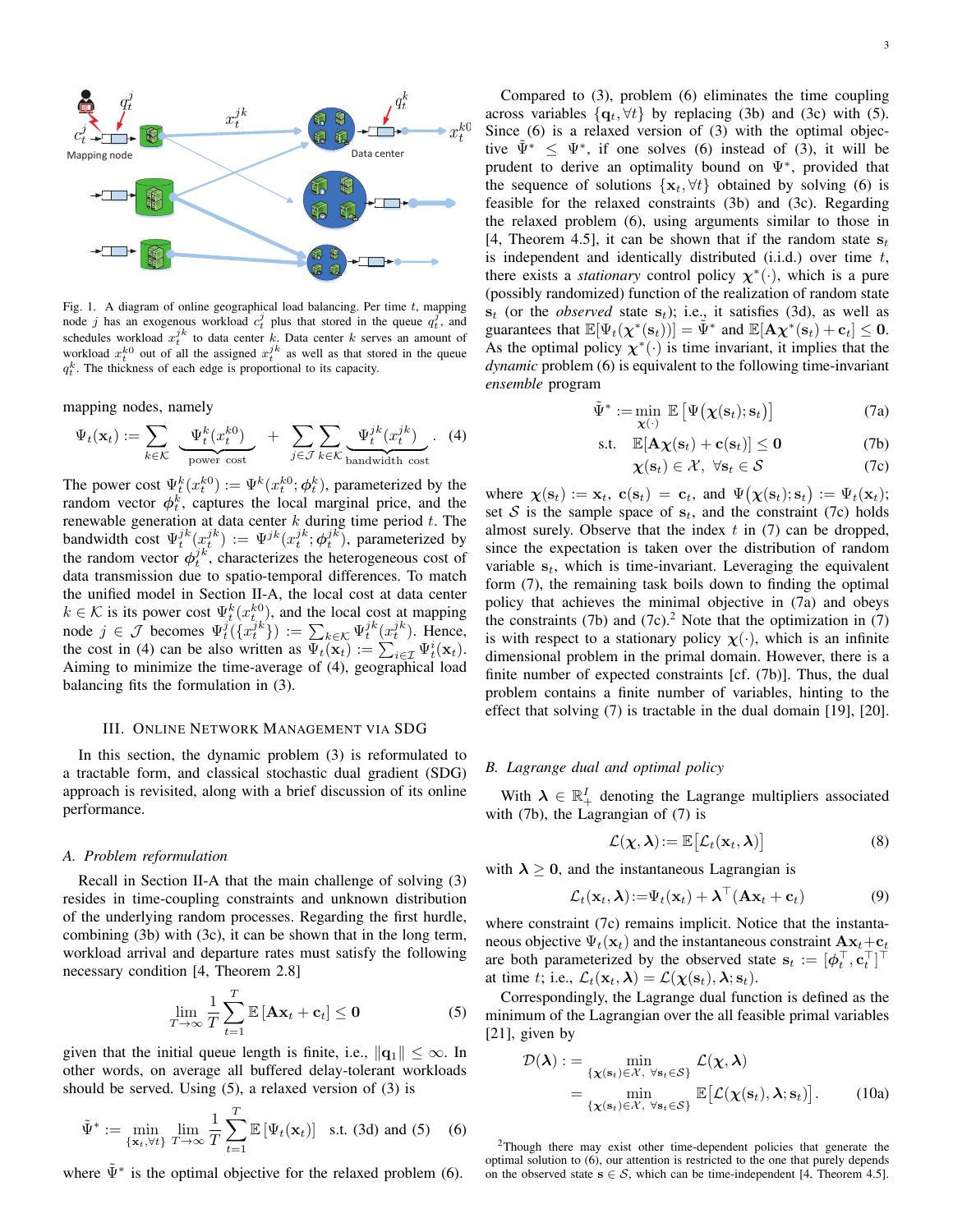Note that the optimization in (10a) is still w.r.t. a function. To facilitate the optimization, we re-write (10a) relying on the sotermed *interchangeability principle* [22, Theorem 7.80].

**Lemma 1.** Let  $\xi$  denote a random variable on  $\Xi$ , and  $\mathcal{H}$  :=  ${h(\cdot): \Xi \to \mathbb{R}^n}$  *denote the function space of all the functions on*  $\Xi$ *. For any*  $\xi \in \Xi$ *, if*  $f(\cdot, \xi) : \mathbb{R}^n \to \mathbb{R}$  *is a proper and lower semicontinuous convex function, then it follows that*

$$
\min_{h(\cdot)\in\mathcal{H}} \mathbb{E}\big[f(h(\xi),\xi)\big] = \mathbb{E}\left[\min_{\mathbf{h}\in\mathbb{R}^n} f(\mathbf{h},\xi)\right].\tag{10b}
$$

Lemma 1 implies that under mild conditions, we can replace the optimization over a function space with (infinitely many) point-wise optimization problems. In the context here, we assume that  $\Psi_t(\mathbf{x}_t)$  is proper, lower semicontinuous, and strongly convex (cf. Assumption 2 in Section V). Thus, for given finite  $\lambda$  and  $s_t$ ,  $\mathcal{L}(\cdot, \lambda; s_t)$  is also strongly convex, proper and lower semicontinuous. Therefore, applying Lemma 1 yields

$$
\min_{\{\mathbf{\chi}(\cdot): \mathcal{S} \to \mathcal{X}\}} \mathbb{E}\big[\mathcal{L}(\mathbf{\chi}(\mathbf{s}_t), \boldsymbol{\lambda}; \mathbf{s}_t)\big] = \mathbb{E}\big[\min_{\mathbf{\chi}(\mathbf{s}_t) \in \mathcal{X}} \mathcal{L}(\mathbf{\chi}(\mathbf{s}_t), \boldsymbol{\lambda}; \mathbf{s}_t)\big] \quad (10c)
$$

where the minimization and the expectation are interchanged. Accordingly, we re-write (10a) in the following form

$$
\mathcal{D}(\boldsymbol{\lambda}) = \mathbb{E}\left[\min_{\boldsymbol{\chi}(\mathbf{s}_t)\in\mathcal{X}} \mathcal{L}(\boldsymbol{\chi}(\mathbf{s}_t), \boldsymbol{\lambda}; \mathbf{s}_t)\right] = \mathbb{E}\left[\min_{\mathbf{x}_t\in\mathcal{X}} \mathcal{L}_t(\mathbf{x}_t, \boldsymbol{\lambda})\right].
$$
 (10d)

Likewise, for the instantaneous dual function  $\mathcal{D}_t(\lambda)$  =  $\mathcal{D}(\lambda; s_t) := \min_{\mathbf{x}_t \in \mathcal{X}} \mathcal{L}_t(\mathbf{x}_t, \lambda)$ , the dual problem of (7) is

$$
\max_{\lambda \geq 0} \mathcal{D}(\lambda) := \mathbb{E}\left[\mathcal{D}_t(\lambda)\right]. \tag{11}
$$

In accordance with the ensemble primal problem (7), we will henceforth refer to (11) as the *ensemble* dual problem.

If the optimal Lagrange multiplier  $\lambda^*$  associated with (7b) were known, then optimizing (7) and consequently (6) would be equivalent to minimizing the Lagrangian  $\mathcal{L}(\chi, \lambda^*)$  or infinitely many instantaneous  $\{\mathcal{L}_t(\mathbf{x}_t, \boldsymbol{\lambda}^*)\}$ , over the set  $\mathcal{X}$  [16]. We restate this assertion as follows.

Proposition 1. *Consider the optimization problem in* (7)*. Given a* realization  $s_t$ , and the optimal Lagrange multiplier  $\lambda^*$  as*sociated with the constraints* (7b)*, the optimal instantaneous resource allocation decision is*

$$
\mathbf{x}_{t}^{*} = \boldsymbol{\chi}^{*}(\mathbf{s}_{t}) \in \arg\min_{\mathbf{\chi}(\mathbf{s}_{t}) \in \mathcal{X}} \mathcal{L}(\mathbf{x}_{t}, \boldsymbol{\lambda}^{*}; \mathbf{s}_{t})
$$
(12)

*where*  $\in$  *accounts for possibly multiple minimizers of*  $\mathcal{L}_t$ *.* 

When the realizations  $\{s_t\}$  are obtained sequentially, one can generate a sequence of optimal solutions  $\{x_t^*\}$  correspondingly for the dynamic problem (6). To obtain the optimal allocation in (12) however,  $\lambda^*$  must be known. This fact motivates our novel "learn-and-adapt" stochastic dual gradient (LA-SDG) method in Section IV. To this end, we will first outline the celebrated stochastic dual gradient iteration (a.k.a. Lyapunov optimization).

## *C. Revisiting stochastic dual (sub)gradient*

To solve (11), a standard gradient iteration involves sequentially taking expectations over the distribution of  $s_t$  to compute the gradient. Note that when the Lagrangian minimization (cf. (12)) admits possibly multiple minimizers, a subgradient iteration is employed instead of the gradient one [21]. This is challenging because the distribution of  $s_t$  is typically unknown in practice. But even if the joint probability distribution functions were available, finding the expectations is not scalable as the dimensionality of  $s_t$  grows.

A common remedy to this challenge is stochastic approximation [4], [23], which corresponds to the following SDG iteration

$$
\boldsymbol{\lambda}_{t+1} = \left[ \boldsymbol{\lambda}_t + \mu \nabla \mathcal{D}_t(\boldsymbol{\lambda}_t) \right]^+, \ \forall t \tag{13a}
$$

where  $\mu$  is a positive (and typically pre-selected constant) stepsize. The stochastic (sub)gradient  $\nabla \mathcal{D}_t(\lambda_t) = \mathbf{A}\mathbf{x}_t + \mathbf{c}_t$ is an unbiased estimate of the true (sub)gradient; that is,  $\mathbb{E}[\nabla \mathcal{D}_t(\lambda_t)] = \nabla \mathcal{D}(\lambda_t)$ . Hence, the primal  $\mathbf{x}_t$  can be found by solving the following instantaneous sub-problems, one per  $t$ 

$$
\mathbf{x}_t \in \arg\min_{\mathbf{x}_t \in \mathcal{X}} \mathcal{L}_t(\mathbf{x}_t, \boldsymbol{\lambda}_t). \tag{13b}
$$

The iterate  $\lambda_{t+1}$  in (13a) depends only on the probability distribution of  $s_t$  through the stochastic (sub)gradient  $\nabla \mathcal{D}_t(\lambda_t)$ . Consequently, the process  $\{\lambda_t\}$  is Markov with invariant transition probability when  $s_t$  is stationary. An interesting observation is that since  $\nabla \mathcal{D}_t(\lambda_t) := \mathbf{A}\mathbf{x}_t + \mathbf{c}_t$ , the dual iteration can be written as [cf. (13a)]

$$
\lambda_{t+1}/\mu = \left[\lambda_t/\mu + \mathbf{A}\mathbf{x}_t + \mathbf{c}_t\right]^+, \ \forall t \tag{14}
$$

which coincides with (3b) for  $\lambda_t/\mu = \mathbf{q}_t$ ; see also [4], [14], [17] for a virtual queue interpretation of this parallelism.

Thanks to its low complexity and robustness to non-stationary scenarios, SDG is widely used in various areas, including adaptive signal processing [24], stochastic network optimization [4], [14], [15], and energy management in power grids [8], [17]. For network management in particular, this iteration entails a cost-delay tradeoff as summarized next; see e.g., [4].

Proposition 2. *If* Ψ<sup>∗</sup> *is the optimal cost in* (3) *under any feasible control policy with the state distribution available, and if a constant stepsize*  $\mu$  *is used in* (13a)*, the SDG recursion* (13) *achieves an*  $\mathcal{O}(\mu)$ -optimal solution in the sense that

$$
\lim_{T \to \infty} \frac{1}{T} \sum_{t=1}^{T} \mathbb{E} \left[ \Psi_t \left( \mathbf{x}_t(\boldsymbol{\lambda}_t) \right) \right] \leq \Psi^* + \mathcal{O}(\mu) \tag{15a}
$$

*where*  $\mathbf{x}_t(\lambda_t)$  *denotes the decisions obtained from* (13b)*, and it incurs a steady-state queue length*  $\mathcal{O}(1/\mu)$ *, namely* 

$$
\lim_{T \to \infty} \frac{1}{T} \sum_{t=1}^{T} \mathbb{E} \left[ \mathbf{q}_t \right] = \mathcal{O} \left( \frac{1}{\mu} \right). \tag{15b}
$$

Proposition 2 asserts that SDG with stepsize  $\mu$  will asymptotically yield an  $\mathcal{O}(\mu)$ -optimal solution [21, Prop. 8.2.11], and it will have steady-state queue length  $q_{\infty}$  inversely proportional to  $\mu$ . This optimality gap is standard, because iteration (13a) with a constant stepsize<sup>3</sup> will converge to a neighborhood of the optimum  $\lambda^*$  [24]. Under mild conditions, the optimal multiplier is bounded, i.e.,  $\lambda^* = \mathcal{O}(1)$ , so that the steadystate queue length  $q_{\infty}$  naturally scales with  $\mathcal{O}(1/\mu)$  since it hovers around  $\lambda^*/\mu$ ; see (14). As a consequence, to achieve near optimality (sufficiently small  $\mu$ ), SDG incurs large average queue lengths, and thus undesired average delay as per Little's law [4]. To overcome this limitation, we develop next an *online* approach, which can improve SDG's cost-delay tradeoff, while still preserving its affordable complexity and adaptability.

<sup>3</sup>A vanishing stepsize in the stochastic approximation iterations can ensure convergence, but necessarily implies an unbounded queue length as  $\mu \rightarrow 0$  [4].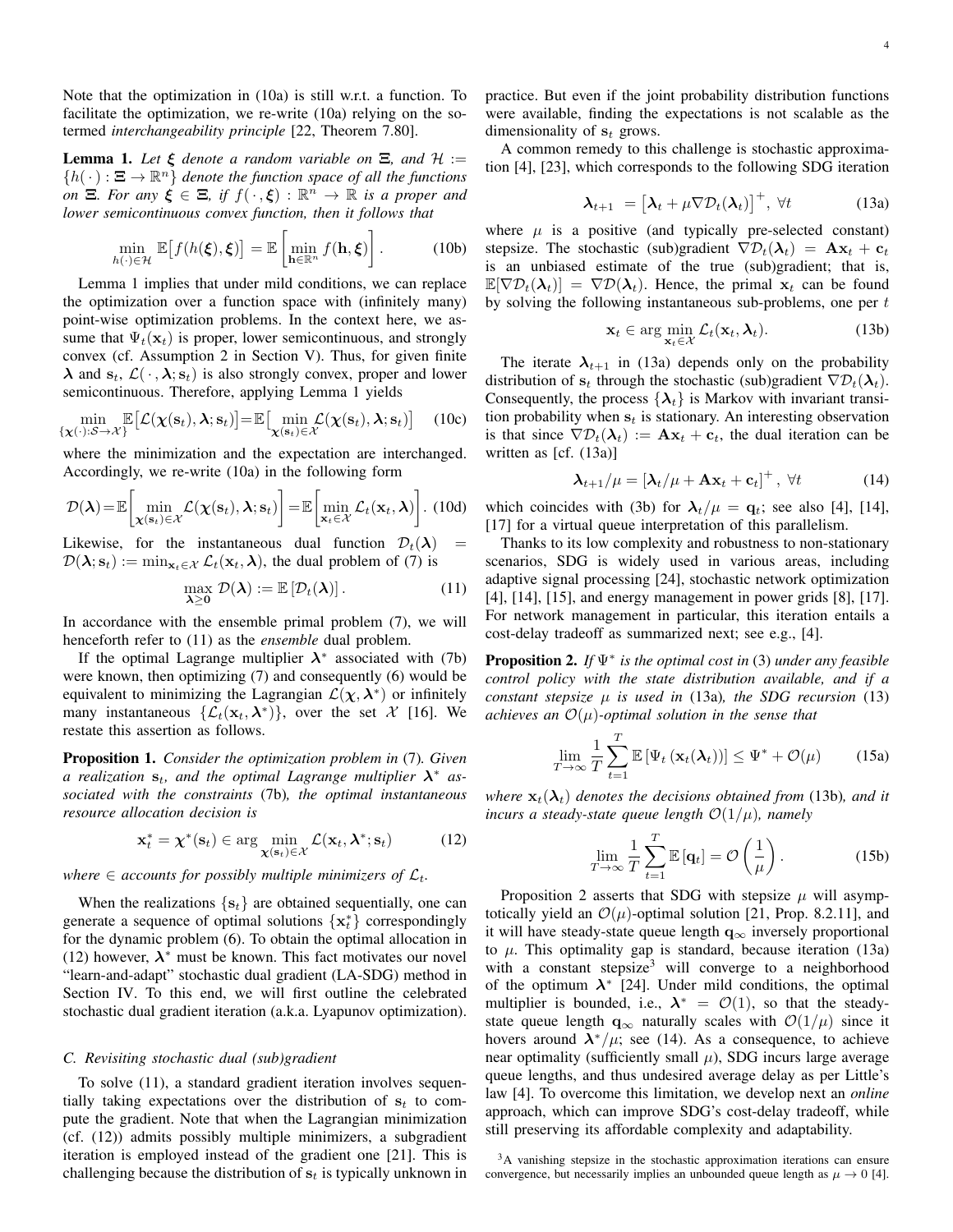# Algorithm 1 LA-SDG for Stochastic Network Optimization

1: Initialize: dual iterate  $\lambda_1$ , empirical dual iterate  $\hat{\lambda}_1$ , queue **Initiallie:** under the attempt of  $\mathcal{A}_1$ , empirical dual herate  $\mathcal{A}_1$ , queue<br>length  $\mathbf{q}_1$ , control variable  $\theta = \sqrt{\mu} \log^2(\mu) \cdot \mathbf{1}$ , and proper stepsizes  $\mu$  and  $\{\eta_t, \forall t\}.$ 

2: for  $t = 1, 2...$  do

# 3: Resource allocation (1st gradient):

- 4: Construct the effective dual variable via (17b), observe the current state  $s_t$ , and obtain resource allocation  $x_t(\gamma_t)$ by minimizing online Lagrangian (17a).
- 5: Update the instantaneous queue length  $q_{t+1}$  via

$$
\mathbf{q}_{t+1} = \left[\mathbf{q}_t + \left(\mathbf{A}\mathbf{x}_t(\gamma_t) + \mathbf{c}_t\right)\right]^+, \forall t. \tag{16}
$$

 $\sqrt{2}$ 

6: Sample recourse (2nd gradient):

- 7: Obtain variable  $\mathbf{x}_t(\hat{\lambda}_t)$  by solving online Lagrangian minimization with sample  $s_t$  via (18b).
- 8: Update the empirical dual variable  $\hat{\lambda}_{t+1}$  via (18a).
- 9: end for

## IV. LEARN-AND-ADAPT SDG

Our main approach is derived in this section, by nicely leveraging both learning and optimization tools. Its decentralized implementation is also developed.

#### *A. LA-SDG as a foresighted learning scheme*

The intuition behind our learn-and-adapt stochastic dual gradient (LA-SDG) approach is to incrementally learn network state statistics from observed data while adapting resource allocation driven by the learning process. A key element of LA-SDG could be termed as "foresighted" learning because instead of myopically learning the exact optimal argument from empirical data, LA-SDG maintains the capability to hedge against the risk of "future non-stationarities."

The proposed LA-SDG is summarized in Algorithm 1. It involves the queue length  $\mathbf{q}_t$  and an empirical dual variable  $\hat{\lambda}_t$ , along with a bias-control variable  $\theta$  to ensure that LA-SDG will attain near optimality in the steady state [cf. Theorems 2 and 3]. At each time slot  $t$ , LA-SDG obtains two stochastic gradients using the current  $s_t$ : One for online resource allocation, and another one for sample learning/recourse. For the first gradient (lines 3-5), contrary to SDG that relies on the stochastic multiplier estimate  $\lambda_t$  [cf. (13b)], LA-SDG minimizes the instantaneous Lagrangian

$$
\mathbf{x}_t(\gamma_t) \in \arg\min_{\mathbf{x}_t \in \mathcal{X}} \mathcal{L}_t(\mathbf{x}_t, \gamma_t)
$$
 (17a)

which depends on what we term *effective* multiplier, given by

$$
\underbrace{\gamma_t}_{\text{effective multiplier}} = \underbrace{\hat{\lambda}_t}_{\text{statistical learning}} + \underbrace{\mu \mathbf{q}_t - \boldsymbol{\theta}}_{\text{online adaptation}}, \forall t. \tag{17b}
$$

Variable  $\gamma_t$  also captures the effective price, which is a linear combination of the empirical  $\hat{\lambda}_t$  and the queue length  $q_t$ , where the control variable  $\mu$  tunes the weights of these two factors, and  $\theta$  controls the bias of  $\gamma_t$  in the steady state [15]. As a single pass of SDG "wastes" valuable online samples, LA-SDG resolves this limitation in a learning step by evaluating a second gradient (lines 6-8); that is, LA-SDG simply finds the stochastic

gradient of (11) at the previous empirical dual variable  $\hat{\lambda}_t$ , and implements a gradient ascent update as

$$
\hat{\boldsymbol{\lambda}}_{t+1} = \left[\hat{\boldsymbol{\lambda}}_t + \eta_t \big(\mathbf{A}\mathbf{x}_t(\hat{\boldsymbol{\lambda}}_t) + \mathbf{c}_t\big)\right]^+, \ \forall t \tag{18a}
$$

where  $\eta_t$  is a proper diminishing stepsize, and the "virtual" allocation  $\mathbf{x}_t(\hat{\lambda}_t)$  can be found by solving

$$
\mathbf{x}_t(\hat{\boldsymbol{\lambda}}_t) \in \arg\min_{\mathbf{x}_t \in \mathcal{X}} \mathcal{L}_t(\mathbf{x}_t, \hat{\boldsymbol{\lambda}}_t). \tag{18b}
$$

Note that different from  $x_t(\gamma_t)$  in (17a), the "virtual" allocation  $\mathbf{x}_t(\hat{\lambda}_t)$  will not be physically implemented. The multiplicative constant  $\mu$  in (17b) controls the degree of adaptability, and allows for adaptation even in the steady state ( $t \to \infty$ ), but the vanishing  $\eta_t$  is for learning, as we shall discuss next.

The key idea of LA-SDG is to empower adaptive resource allocation (via  $\gamma_t$ ) with the learning process (effected through  $\hat{\lambda}_t$ ). As a result, the construction of  $\gamma_t$  relies on  $\hat{\lambda}_t$ , but not vice versa. For a better illustration of the effective price (17b), we call  $\hat{\lambda}_t$  the statistically learnt price to obtain the exact optimal argument of the expected problem (11). We also call  $\mu \mathbf{q}_t$  (which is exactly  $\lambda_t$  as shown in (13a)) the online adaptation term since it can track the instantaneous change of system statistics. Intuitively, a large  $\mu$  will allow the effective policy to quickly respond to instantaneous variations so that the policy gains improved control of queue lengths, while a small  $\mu$  puts more weight on learning from historical samples so that the allocation strategy will incur less variance in the steady state. In this sense, LA-SDG can attains both statistical efficiency and adaptability.

Distinctly different from SDG that combines statistical learning with resource allocation into a single adaptation step [cf. (13a)], LA-SDG performs these two tasks into two intertwined steps: resource allocation (17), and statistical learning (18). The additional learning step adopts diminishing stepsize to find the "best empirical" dual variable from all observed network states. This pair of complementary gradient steps endows LA-SDG with its attractive properties. In its transient stage, the extra gradient evaluations and empirical dual variables accelerate the convergence speed of SDG; while in the steady stage, the empirical multiplier approaches the optimal one, which significantly reduces the steady-state queue lengths.

Remark 1. *Readers familiar with algorithms on statistical learning and stochastic network optimization can recognize their similarities and differences with LA-SDG.*

*(P1) SDG in [4] involves only the first part of LA-SDG (*1*st gradient), where the allocation policy purely relies on stochastic estimates of Lagrange multipliers or instantaneous queue lengths, i.e.,*  $\gamma_t = \mu q_t$ *. In contrast, LA-SDG further leverages statistical learning from streaming data.*

*(P2) Several schemes have been developed recently for sta*tistical learning at scale to find  $\hat{\lambda}_t$ , namely, SAG in [25] and *SAGA in [26]. However, directly applying*  $\gamma_t = \hat{\lambda}_t$  *to allocate resources causes infeasibility. For a finite time t,*  $\hat{\lambda}_t$  *is*  $\delta$ -*optimal*<sup>4</sup> *for* (11), and the primal variable  $\mathbf{x}_t(\hat{\boldsymbol{\lambda}}_t)$  in turn is  $\delta$ -feasible with *respect to* (7b) *that is necessary for* (3c)*. Since*  $q_t$  *essentially accumulates online constraint violations of* (7b)*, it will grow linearly with* t *and eventually become unbounded.*

<sup>4</sup>Iterate  $\hat{\lambda}_t$  is δ-optimal if  $\|\hat{\lambda}_t - \lambda^*\| \leq \mathcal{O}(\delta)$ , and likewise for δ-feasibility.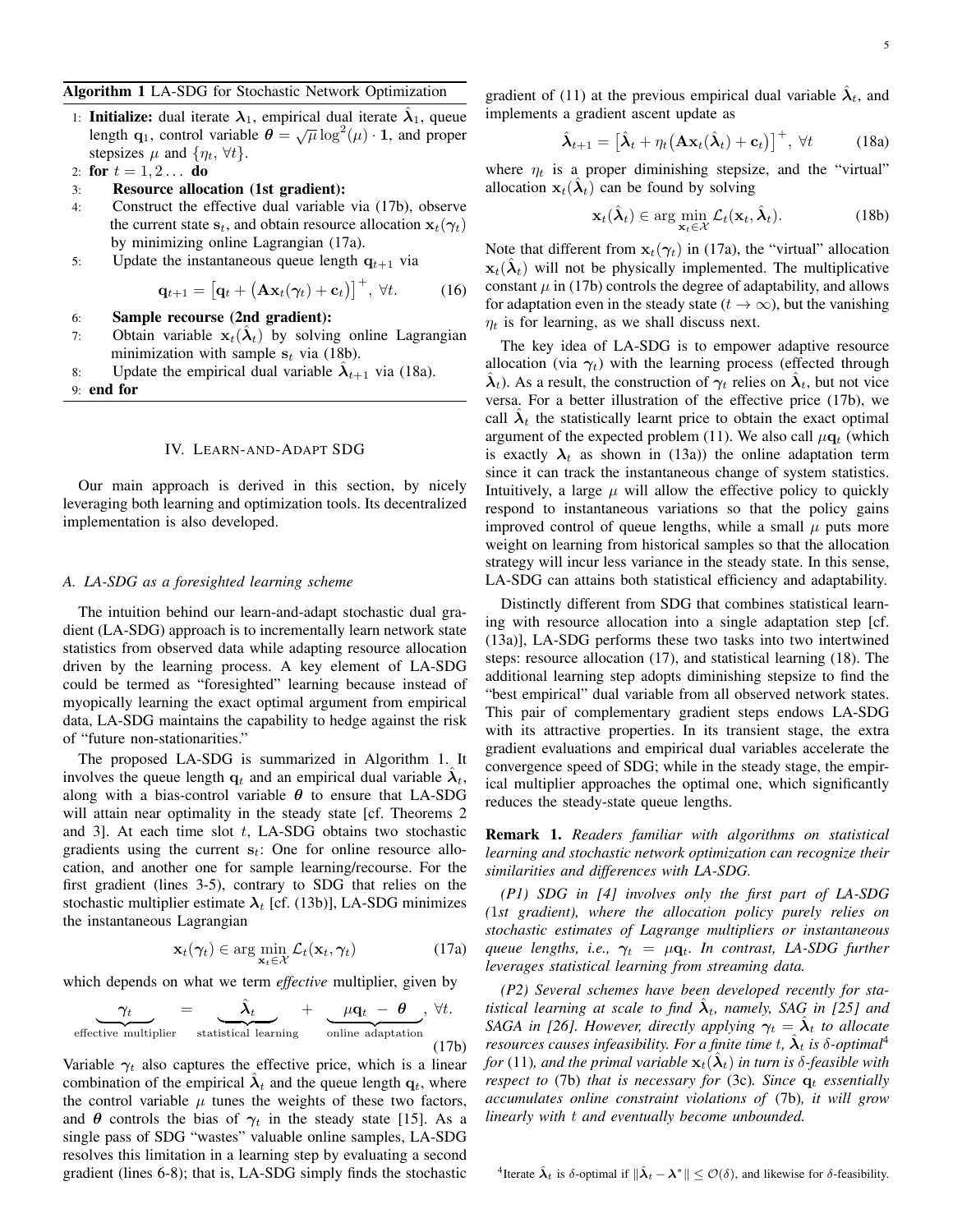## *B. LA-SDG as a modified heavy-ball iteration*

The heavy-ball iteration belongs to the family of momentumbased first-order methods, and has well-documented acceleration merits in the deterministic setting [27]. Motivated by its convergence speed in solving deterministic problems, stochastic heavy-ball methods have been also pursued recently [10], [13].

The stochastic version of the heavy-ball iteration is [13]

$$
\boldsymbol{\lambda}_{t+1} = \boldsymbol{\lambda}_t + \mu \nabla \mathcal{D}_t(\boldsymbol{\lambda}_t) + \beta(\boldsymbol{\lambda}_t - \boldsymbol{\lambda}_{t-1}), \ \forall t \tag{19}
$$

where  $\mu > 0$  is an appropriate constant stepsize,  $\beta \in [0, 1)$  denotes the momentum factor, and the stochastic gradient  $\nabla \mathcal{D}_t(\lambda_t)$ can be found by solving (13b) using heavy-ball iterate  $\lambda_t$ . This iteration exhibits attractive convergence rate during the initial stage, but its performance degrades in the steady state. Recently, the performance of momentum iterations (heavy-ball or Nesterov) with constant stepsize  $\mu$  and momentum factor  $\beta$ , has been proved equivalent to SDG with constant  $\mu/(1-\beta)$  per iteration [13]. Since SDG with a large stepsize converges fast at the price of considerable loss in optimality, the momentum methods naturally inherit these attributes.

To see the influence of the momentum term, consider expanding the iteration (19) as

$$
\lambda_{t+1} = \lambda_t + \mu \nabla \mathcal{D}_t(\lambda_t) + \beta(\lambda_t - \lambda_{t-1})
$$
  
=  $\lambda_t + \mu \nabla \mathcal{D}_t(\lambda_t) + \beta [\mu \nabla \mathcal{D}_{t-1}(\lambda_{t-1}) + \beta(\lambda_{t-1} - \lambda_{t-2})]$   
=  $\lambda_t + \mu \sum_{\tau=1}^t \beta^{t-\tau} \nabla \mathcal{D}_\tau(\lambda_\tau) + \beta^t (\lambda_1 - \lambda_0).$  (20)  
accumulated gradient  
initial state

The stochastic heavy-ball method will accelerate convergence in the initial stage thanks to the accumulated gradients, and it will gradually forget the initial state. As  $t$  increases however, the algorithm also incurs a worst-case oscillation  $\mathcal{O}(\mu/(1-\beta)),$ which degrades performance in terms of objective values when compared to SDG with stepsize  $\mu$ . This is in agreement with the theoretical analysis in [13, Theorem 11].

Different from standard momentum methods, LA-SDG nicely inherits the fast convergence in the initial stage, while reducing the oscillation of stochastic momentum methods in the steady state. To see this, consider two consecutive iterations (17b)

$$
\gamma_{t+1} = \hat{\lambda}_{t+1} + \mu \mathbf{q}_{t+1} - \theta \tag{21a}
$$

$$
\gamma_t = \hat{\lambda}_t + \mu \mathbf{q}_t - \theta \tag{21b}
$$

and subtract them, to arrive at

$$
\gamma_{t+1} = \gamma_t + \mu (q_{t+1} - q_t) + (\hat{\lambda}_{t+1} - \hat{\lambda}_t)
$$
  
=  $\gamma_t + \mu \nabla \mathcal{D}_t(\gamma_t) + (\hat{\lambda}_{t+1} - \hat{\lambda}_t), \quad \forall t.$  (22)

Here the equalities in (22) follows from  $\nabla \mathcal{D}_t(\gamma_t) = \mathbf{A}\mathbf{x}_t(\gamma_t) +$  $c_t$  in  $q_t$  recursion (16), and with a sufficiently large  $\theta$ , the projection in (16) rarely (with sufficiently low probability) takes effect since the steady-state  $q_t$  will hover around  $\theta/\mu$ ; see the details of Theorem 2 and the proof thereof.

Comparing the LA-SDG iteration (22) with the stochastic heavy-ball iteration (19), both of them correct the iterates using the stochastic gradient  $\nabla \mathcal{D}_t(\gamma_t)$  or  $\nabla \mathcal{D}_t(\lambda_t)$ . However, LA-SDG incorporates the variation of a learning sequence (also known as a reference sequence)  $\{\hat{\lambda}_t\}$  into the recursion of the main iterate  $\gamma_t$ , other than heavy-ball's momentum term  $\beta(\lambda_t-\lambda_{t-1})$ . Since the variation of learning iterate  $\hat{\lambda}_t$  eventually diminishes as t increases, keeping the learning sequence enables LA-SDG to enjoy accelerated convergence in the initial (transient) stage compared to SDG, while avoiding large oscillation in the steady state compared to the stochastic heavy-ball method. We formally remark this obervation next.

Remark 2. *LA-SDG offers a fresh approach to designing stochastic optimization algorithms in a dynamic environment. While directly applying the momentum-based iteration to a stochastic setting may lead to unsatisfactory steady-state performance, it is promising to carefully design a reference sequence that exactly converges to the optimal argument. Therefore, algorithms with improved convergence (e.g., the second-order method in [12]) can also be incorporated as a reference sequence to further enhance the performance of LA-SDG.*

# *C. Complexity and distributed implementation of LA-SDG*

This section introduces a fully distributed implementation of LA-SDG by exploiting the problem structure of network resource allocation. For notational brevity, collect the variables representing outgoing links from node  $i$  in  $\mathbf{x}_t^i := \{x_t^{ij}, \forall j \in \mathcal{N}_i\}$ with  $\mathcal{N}_i$  denoting the index set of outgoing neighbors of node i. Let also  $s_t^i := [\phi_t^i; c_t^i]$  denote the random state at node *i*. It will be shown that the learning and allocation decision per time slot t is processed locally per node i based on its local state  $s_t^i$ .

To this end, rewrite the Lagrangian minimization for a general dual variable  $\lambda \in \mathbb{R}^I_+$  at time t as [cf. (17a) and (18b)]

$$
\min_{\mathbf{x}_t \in \mathcal{X}} \sum_{i \in \mathcal{I}} \Psi^i(\mathbf{x}_t^i; \phi_t^i) + \sum_{i \in \mathcal{I}} \lambda^i(\mathbf{A}_{(i,:)} \mathbf{x}_t + c_t^i)
$$
(23)

where  $\lambda^i$  is the *i*-th entry of vector  $\lambda$ , and  $\mathbf{A}_{(i,:)}$  denotes the *i*-th row of the node-incidence matrix **A**. Clearly,  $\mathbf{A}_{(i,:)}$  selects entries of  $x_t$  associated with the in- and out-links of node i. Therefore, the subproblem at node  $i$  is

$$
\min_{\mathbf{x}_t^i \in \mathcal{X}^i} \Psi^i(\mathbf{x}_t^i; \phi_t^i) + \sum_{j \in \mathcal{N}_i} (\lambda^j - \lambda^i) x_t^{ji}
$$
\n(24)

where  $\mathcal{X}^i$  is the feasible set of primal variable  $x_t^i$ . In the case of (3d), the feasible set  $X$  can be written as a Cartesian product of sets  $\{\mathcal{X}^i, \forall i\}$ , so that the projection of  $\mathbf{x}_t$  to  $\mathcal{X}$  is equivalent to separate projections of  $x_t^i$  onto  $\mathcal{X}^i$ . Note that  $\{\lambda^j, \forall j \in \mathcal{N}_i\}$ will be available at node  $i$  by exchanging information with the neighbors per time t. Hence, given the effective multipliers  $\gamma_t^j$ (*j*-th entry of  $\gamma_t$ ) from its outgoing neighbors in  $j \in \mathcal{N}_i$ , node i is able to form an allocation decision  $x_t^i(\gamma_t)$  by solving the convex programs (24) with  $\lambda^{j} = \gamma_{t}^{j}$ ; see also (17a). Needless to mention,  $q_t^i$  can be locally updated via (16), that is

$$
q_{t+1}^i = \left[ q_t^i + \left( \sum_{j:i \in \mathcal{N}_j} x_t^{ji} (\gamma_t) - \sum_{j \in \mathcal{N}_i} x_t^{ij} (\gamma_t) + c_t^i \right) \right]^+ \tag{25}
$$

where  $\{x_t^{ji}(\gamma_t)\}$  are the local measurements of arrival (departure) workloads from (to) its neighbors.

Likewise, the tentative primal variable  $x_t^i(\hat{\lambda}_t)$  can be obtained at each node locally by solving (24) using the current sample  $s_t^i$ again with  $\lambda^i = \hat{\lambda}_t^i$ . By sending  $\mathbf{x}_t^i(\hat{\lambda}_t)$  to its outgoing neighbors, node *i* can update the empirical multiplier  $\hat{\lambda}_{t+1}^i$  via

$$
\hat{\lambda}_{t+1}^i = \left[ \hat{\lambda}_t^i + \eta_t \left( \sum_{j:i \in \mathcal{N}_j} x_t^{ji} (\hat{\lambda}_t) - \sum_{j \in \mathcal{N}_i} x_t^{ij} (\hat{\lambda}_t) + c_t^i \right) \right]^+ \tag{26}
$$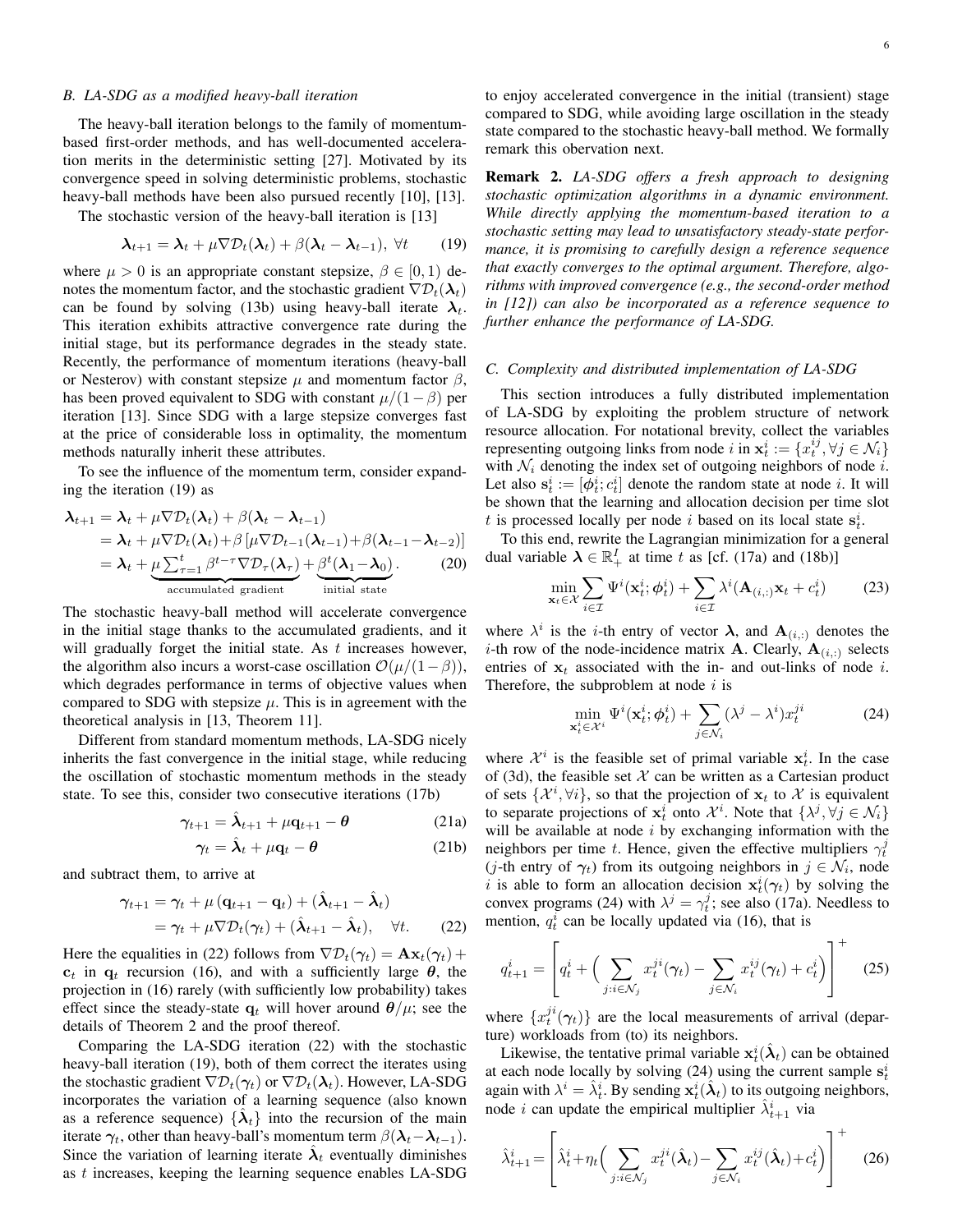which, together with the local queue length  $q_{t+1}^i$ , also implies that the next  $\gamma_{t+1}^i$  can be obtained locally.

Compared with the classic SDG recursion (13a)-(13b), the distributed implementation of LA-SDG incurs only a factor of two increase in computational complexity. Next, we will further analytically establish that it can improve the delay of SDG by an order of magnitude with the same order of optimality gap.

## V. OPTIMALITY AND STABILITY OF LA-SDG

This section presents performance analysis of LA-SDG, which will rely on the following four assumptions.

**Assumption 1.** *The state*  $s_t$  *is bounded and i.i.d. over time t.* **Assumption 2.**  $\Psi_t(\mathbf{x}_t)$  *is proper, σ-strongly convex, lower semicontinuous, and has* Lp*-Lipschitz continuous gradient. Also,*  $\Psi_t(\mathbf{x}_t)$  *is non-decreasing w.r.t. all entries of*  $\mathbf{x}_t$  *over* X.

**Assumption 3.** *There exists a stationary policy*  $\chi(\cdot)$  *satisfying*  $\chi(\mathbf{s}_t) \in \mathcal{X}$  for all  $\mathbf{s}_t$ *, and*  $\mathbb{E}[\mathbf{A}\chi(\mathbf{s}_t)+\mathbf{c}_t] \leq -\zeta$ *, where*  $\zeta > 0$ *is a slack vector constant.*

Assumption 4. *For any time* t*, the magnitude of the constraint is bounded, that is,*  $\|\mathbf{A}\mathbf{x}_t + \mathbf{c}_t\| \leq M$ ,  $\forall \mathbf{x}_t \in \mathcal{X}$ .

Assumption 1 is typical in stochastic network resource allocation [14], [15], [28], and can be relaxed to an ergodic and stationary setting following [20], [29]. Assumption 2 requires the primal objective to be well behaved, meaning that it is bounded from below and has a unique optimal solution. Note that non-decreasing costs with increased resources are easily guaranteed with e.g., exponential and quadratic functions in our simulations. In addition, Assumption 2 ensures that the dual function has favorable properties, which are important for the ensuring stability analysis. Assumption 3 is Slater's condition, which guarantees the existence of a bounded optimal Lagrange multiplier [21], and is also necessary for queue stability [4]. Assumption 4 guarantees boundedness of the gradient of the instantaneous dual function, which is common in performance analysis of stochastic gradient-type algorithms [30].

Building upon the desirable properties of the primal problem, we next show that the corresponding dual function satisfies both smoothness and quadratic growth properties [31], [32], which will be critical to the subsequent analysis.

**Lemma 2.** *Under Assumption 2, the dual function*  $\mathcal{D}(\lambda)$  *in* (11) *is* L<sub>d</sub>-smooth, where  $L_d = \rho(\mathbf{A}^\top \mathbf{A})/\sigma$ , and  $\rho(\mathbf{A}^\top \mathbf{A})$  *denotes the spectral radius of*  $A^T A$ *. In addition, if*  $\lambda$  *lies in a compact set, there always exists a constant*  $\epsilon$  *such that*  $\mathcal{D}(\lambda)$  *satisfies the following quadratic growth property*

$$
\mathcal{D}(\lambda^*) - \mathcal{D}(\lambda) \ge \frac{\epsilon}{2} \|\lambda^* - \lambda\|^2 \tag{27}
$$

where  $\lambda^*$  is the optimal multiplier for the dual problem (11).

*Proof.* See Appendix A.

We start with the convergence of the empirical dual variables  $\hat{\lambda}_t$ . Note that the update of  $\hat{\lambda}_t$  is a standard learning iteration from historical data, and it is not affected by future resource allocation decisions. Therefore, the theoretical result on SDG with diminishing stepsize is directly applicable [30, Sec. 2.2].

**Lemma 3.** Let  $\hat{\lambda}_t$  denote the empirical dual variable in Algo*rithm 1, and*  $\lambda^*$  *the optimal argument for the dual problem* (11). *If the stepsize is chosen as*  $\eta_t = \frac{\alpha D}{M}$  $\frac{\alpha D}{M\sqrt{t}}$ ,  $\forall t$ *, with a constant*  $\alpha > 0$ *,*  *a sufficient large constant* D > 0*, and* M *as in Assumption 4, then it holds that*

$$
\mathbb{E}\left[\mathcal{D}(\boldsymbol{\lambda}^*) - \mathcal{D}(\hat{\boldsymbol{\lambda}}_t)\right] \le \max\{\alpha, \alpha^{-1}\}\frac{DM}{\sqrt{t}} \tag{28}
$$

*where the expectation is over all the random states*  $s_t$  *up to t.* 

Lemma 3 asserts that using a diminishing stepsize, the dual function value converges sub-linearly to the optimal value in expectation. In principle,  $D$  is the radius of the feasible set for the dual variable  $\lambda$  [30, Sec. 2.2]. However, as the optimal multiplier  $\lambda^*$  is bounded according to Assumption 3, one can always estimate a large enough  $D$ , and the estimation error will only affect the constant of the sub-optimality bound (28) through the scalar  $\alpha$ . The sub-optimality bound in Lemma 3 holds in expectation, which averages over all possible sample paths  $\{s_1, \ldots, s_t\}$ .

As a complement to Lemma 3, the almost sure convergence of the empirical dual variables is established next to characterize the performance of each individual sample path.

**Theorem 1.** For the sequence of empirical multipliers  $\{\hat{\lambda}_t\}$  in Algorithm 1, if the stepsizes are chosen as  $\eta_t = \frac{\alpha D}{M}$  $\frac{\alpha D}{M\sqrt{t}}$ <sup>*Nt*</sup>*, with constants* α, M, D *defined in Lemma 3, it holds that*

$$
\lim_{t \to \infty} \hat{\lambda}_t = \lambda^*, \quad \text{w.p.1}
$$
 (29)

*where* λ ∗ *is the optimal dual variable for the expected dual function minimization* (11)*.*

*Proof.* The proof follows the steps in [21, Proposition 8.2.13], which is omitted here.  $\Box$ 

Building upon the asymptotic convergence of empirical dual variables for statistical learning, it becomes possible to analyze the online performance of LA-SDG. Clearly, the online resource allocation  $x_t$  is a function of the effective dual variable  $\gamma_t$  and the instantaneous network state  $s_t$  [cf. (17a)]. Therefore, the next step is to show that the effective dual variable  $\gamma_t$  also converges to the optimal argument of the expected problem (11), which would establish that the online resource allocation  $x_t$  is asymptotically optimal. However, directly analyzing the trajectory of  $\gamma_t$  is nontrivial, because the queue length  $\{q_t\}$  is coupled with the reference sequence  $\{\hat{\lambda}_t\}$  in  $\gamma_t$ . To address this issue, rewrite the recursion of  $\gamma_t$  as

$$
\gamma_{t+1} = \gamma_t + (\hat{\lambda}_{t+1} - \hat{\lambda}_t) + \mu(\mathbf{q}_{t+1} - \mathbf{q}_t), \ \forall t \qquad (30)
$$

where the update of  $\gamma_t$  depends on the variations of  $\hat{\lambda}_t$  and  $\mathbf{q}_t$ . We will first study the asymptotic behavior of queue lengths  $q_t$ , and then derive the analysis of  $\gamma_t$  using the convergence of  $\hat{\lambda}_t$ in (29), and the recursion (30).

Define the time-varying target  $\tilde{\theta}_t = \lambda^* - \hat{\lambda}_t + \theta$ , which is the optimality residual of statistical learning  $\lambda^* - \hat{\lambda}_t$  plus the bias-control variable  $\theta$ . Per Theorem 1, it readily follows that  $\lim_{t\to\infty} \tilde{\theta}_t = \theta$ , w.p.1. By showing that  $\mathbf{q}_t$  is attracted towards the time-varying target  $\ddot{\theta}_t/\mu$ , we will further derive the stability of queue lengths.

**Lemma 4.** With  $q_t$  and  $\mu$  denoting queue length and stepsize, *there exists a constant*  $B = \Theta(1/\sqrt{\mu})$ *, and a finite time*  $T_B$  <  $\infty$ *, such that for all*  $t \geq T_B$ *, if*  $\|\mathbf{q}_t - \tilde{\theta}_t/\mu\| > B$ *, it holds in LA-SDG that*

$$
\mathbb{E}\left[\left\|\mathbf{q}_{t+1}-\tilde{\boldsymbol{\theta}}_t/\mu\right\|\big|\mathbf{q}_t\right] \le \left\|\mathbf{q}_t-\tilde{\boldsymbol{\theta}}_t/\mu\right\|-\sqrt{\mu}, \text{ w.p.1. (31)}
$$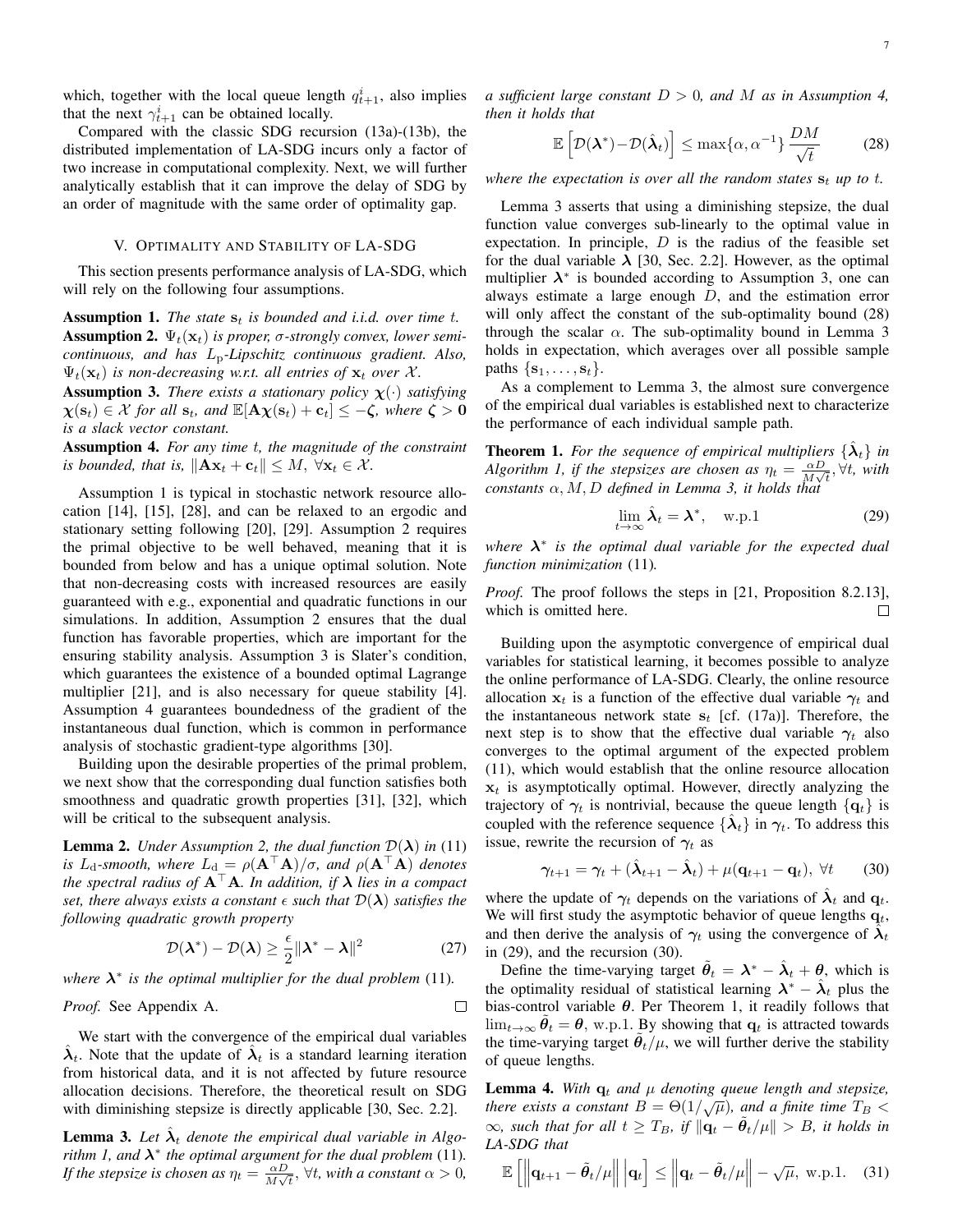*Proof.* See Appendix B.

Lemma 4 reveals that when  $q_t$  is large and deviates from the time-varying target  $\tilde{\theta}_t/\mu$ , it will be bounced back towards the target in the next time slot. Upon establishing this drift behavior of queues, we are on track to establish queue stability.

**Theorem 2.** *With*  $q_t$ ,  $\theta$ , and  $\mu$  *defined in* (17b), *there exists a* **constant**  $\tilde{B} = \Theta(1/\sqrt{\mu})$  such that the queue length under LA-*SDG converges to a neighborhood of* θ/µ *as*

$$
\liminf_{t \to \infty} \|\mathbf{q}_t - \boldsymbol{\theta}/\mu\| \le \tilde{B}, \text{ w.p.1.}
$$
 (32a)

 $\Box$ 

*In addition, if we choose*  $\boldsymbol{\theta} = \mathcal{O}(\sqrt{\mu} \log^2(\mu))$ *, the long-term average expected queue length satisfies*

$$
\lim_{T \to \infty} \frac{1}{T} \sum_{t=1}^{T} \mathbb{E}[\mathbf{q}_t] = \mathcal{O}\left(\frac{\log^2(\mu)}{\sqrt{\mu}}\right), \text{ w.p.1.}
$$
 (32b)

*Proof.* See Appendix C.

Theorem 2 in (32a) asserts that the sequence of queue iterates converges (in the infimum sense) to a neighborhood of  $\theta/\mu$ , where the radius of neighborhood region scales as  $1/\sqrt{\mu}$ . In addition to the sample path result, (32b) demonstrates that with a specific choice of  $\theta$ , the queue length averaged over all sample a specific choice of  $\theta$ , the queue length averaged over an sample<br>paths will be  $\mathcal{O}(\log^2(\mu)/\sqrt{\mu})$ . Together with Theorem 1, it suffices to have the effective dual variable converge to a neighborhood of the optimal multiplier  $\lambda^*$ ; that is,  $\liminf_{t\to\infty} \gamma_t =$ bonnood of the optimal multiplier  $\lambda$ , that is,  $\liminf_{t\to\infty} \frac{y_t}{t} - \lambda^* + \mu q_t - \theta = \lambda^* + \mathcal{O}(\sqrt{\mu})$ , w.p.1. Notice that the SDG iterate  $\lambda_t$  in (13a) will also converge to a neighborhood of  $\lambda^*$ . Therefore, intuitively LA-SDG will behave similar to SDG in the steady state, and its asymptotic performance follows from that of SDG. However, the difference is that through a careful choice of  $\theta$ , for a sufficiently small  $\mu$ , LA-SDG can improve the queue length  $\mathcal{O}(1/\mu)$  under SDG by an order of magnitude.

In addition to feasibility, we formally establish in the next theorem that LA-SDG is asymptotically near-optimal.

Theorem 3. *Let* Ψ<sup>∗</sup> *be the optimal objective value of* (3) *under any feasible policy with distribution information about the state fully available. If the control variable is chosen as*  $\theta = \mathcal{O}(\sqrt{\mu} \log^2(\mu))$ , then with a sufficiently small  $\mu$ , LA-SDG *yields a near-optimal solution for* (3) *in the sense that*

$$
\lim_{T \to \infty} \frac{1}{T} \sum_{t=1}^{T} \mathbb{E} \left[ \Psi_t \left( \mathbf{x}_t(\gamma_t) \right) \right] \le \Psi^* + \mathcal{O}(\mu), \text{ w.p.1}
$$
 (33)

*where*  $\mathbf{x}_t(\gamma_t)$  *denotes the real-time operations obtained from the Lagrangian minimization* (17a)*.*

# *Proof.* See Appendix D.

Combining Theorems 2 and 3, we are ready to state that by setting  $\theta = \mathcal{O}(\sqrt{\mu} \log^2(\mu))$ , LA-SDG is asymptotically  $\mathcal{O}(\mu)$ optimal with an average queue length  $\mathcal{O}(\log^2(\mu)/\sqrt{\mu})$ . This result implies that LA-SDG is able to achieve a near-optimal cost-delay tradeoff  $[\mu, \log^2(\mu)/\sqrt{\mu}]$ ; see [4], [19]. Comparing with the standard tradeoff  $[\mu, 1/\mu]$  under SDG, the learn-andadapt design of LA-SDG markedly improves the online performance in terms of delay. Note that a better tradeoff  $[\mu, \log^2(\mu)]$ has been derived in [15] under the so-termed local polyhedral assumption. Observe though, that the considered setting in [15] is different from the one here. While the network state set  $S$  and



Fig. 2. Comparison of time-averaged network costs.



Fig. 3. Instantaneous queue lengths summed over all nodes.

allows continuous  $S$  and  $X$  with possibly infinite elements, and still be amenable to efficient and scalable online operations.

#### VI. NUMERICAL TESTS

This section presents numerical tests to confirm the analytical claims and demonstrate the merits of the proposed approach. We consider the geographical load balancing network of Section II-B with  $K = 10$  data centers, and  $J = 10$  mapping nodes. Performance is tested in terms of the time-averaged instantaneous network cost in (4), namely

$$
\Psi_t(\mathbf{x}_t) := \sum_{k \in \mathcal{K}} p_t^k \left( (x_t^{k0})^2 - e_t^k \right) + \sum_{j \in \mathcal{J}} \sum_{k \in \mathcal{K}} b_t^{jk} (x_t^{jk})^2 \tag{34}
$$

where the energy price  $p_t^k$  is uniformly distributed over [10, 30]; samples of the renewable supply  $\{e_t^k\}$  are generated uniformly over [10, 100]; and the per-unit bandwidth cost is set to  $b_t^{jk} =$  $40/\bar{x}^{jk}, \forall k, j$ , with bandwidth limits  $\{\bar{x}^{jk}\}\$  generated from a uniform distribution within [100, 200]. The capacities at data centers  $\{\bar{x}_t^{k0}\}\$  are uniformly generated from [100, 200]. The delay-tolerant workloads  $\{c_t^j\}$  arrive at each mapping node j according to a uniform distribution over [10, 100]. Clearly, the cost (34) and the state  $s_t$  here satisfy Assumptions 1 and 2. Finally, the stepsize is  $\eta_t = 1/\sqrt{t}, \forall t$ , the trade-off variable is  $\mu$  = 0.2, and the bias correction vector is chosen as  $\theta = 100\sqrt{\mu} \log^2(\mu)$  by default, but manually tuned in Figs. 5-6. We introduce two benchmarks: SDG in (13a) (see e.g., [4]), and the projected stochastic heavy-ball in (19) and  $\beta = 0.5$  by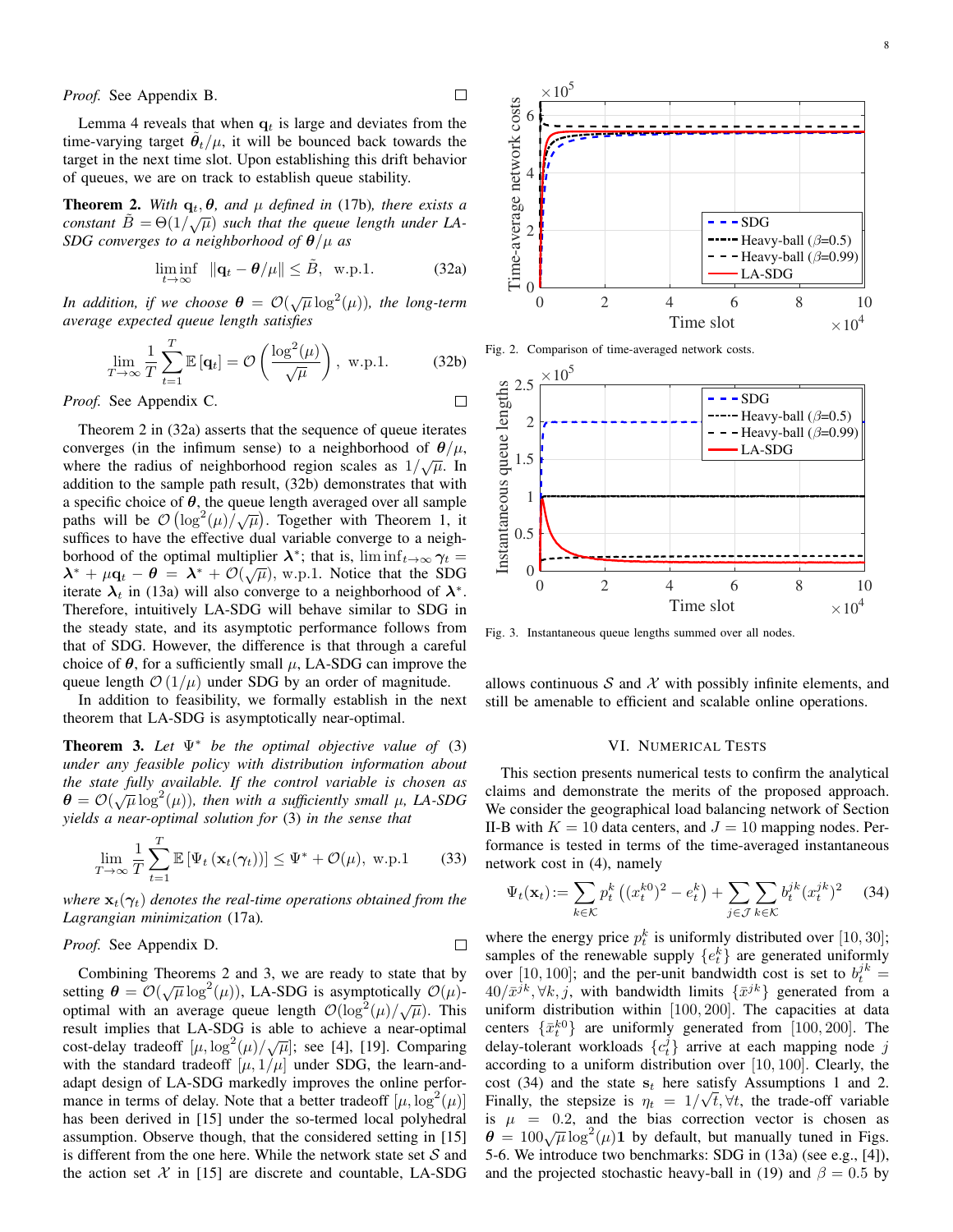

Fig. 4. The evolution of stochastic multipliers at mapping node 1 ( $\mu = 0.2$ ).



Fig. 5. Comparison of steady-state network costs (after  $10^6$  slots).

default (see e.g., [10]). Unless otherwise stated, all simulated results were averaged over 50 Monte Carlo realizations.

Performance is first compared in terms of the time-averaged cost, and the instantaneous queue length in Figs. 2 and 3. For the network cost, SDG, LA-SDG, and the heavy-ball iteration with  $\beta = 0.5$  converge to almost the same value, while the heavy-ball method with a larger momentum factor  $\beta = 0.99$ exhibits a pronounced optimality loss. LA-SDG and heavy-ball exhibit faster convergence than SDG as their running-average costs quickly arrive at the optimal operating phase by leveraging the learning process or the momentum acceleration. In this test, LA-SDG exhibits a much lower delay as its aggregated queue length is only 10% of that for the heavy-ball method with  $\beta =$ 0.5 and 4% of that for SDG. By using a larger  $\beta$ , the heavyball method incurs a much lower queue length relative to that of SDG, but still slightly higher than that of LA-SDG. Clearly, our learn-and-adapt procedure improves the delay performance.

Recall that the instantaneous resource allocation can be viewed as a function of the dual variable; see Proposition 1. Hence, the performance differences in Figs. 2-3 can be also anticipated by the different behavior of dual variables. In Fig. 4, the evolution of stochastic dual variables is plotted for a single Monte Carlo realization; that is the dual iterate in (13a) for SDG, the momentum iteration in (19) for the heavy-ball method, and the effective multiplier in (17b) for LA-SDG. As illustrated in (20), the performance of momentum iterations is similar to SDG with larger stepsize  $\mu/(1 - \beta)$ . This is corroborated by Fig. 4, where the stochastic momentum iterate with  $\beta = 0.5$ 



Fig. 6. Steady-state queue lengths summed over all nodes (after  $10^6$  slots).

behaves similar to the dual iterates of SDG and LA-SDG, but its oscillation becomes prohibitively high with a larger factor  $\beta = 0.99$ , which nicely explains the higher cost in Fig. 2.

Since the cost-delay performance is sensitive to the choice of parameters  $\mu$  and  $\beta$ , extensive experiments are further conducted among three algorithms using different values of  $\mu$  and  $\beta$  in Figs. 5 and 6. The steady-state performance is evaluated by running algorithms for sufficiently long time, up to  $10^6$  slots. The steady-state costs of all three algorithms increase as  $\mu$  becomes larger, and the costs of LA-SDG and the heavy-ball with small momentum factor  $\beta = 0.4$  are close to that of SDG, while the costs of the heavy-ball with larger momentum factors  $\beta = 0.8$ and  $\beta = 0.99$  are much larger than that of SDG. Considering steady-state queue lengths (network delay), LA-SDG exhibits an order of magnitude lower amount than those of SDG and the heavy-ball with small  $\beta$ , under all choices of  $\mu$ . Note that the heavy-ball with a sufficiently large factor  $\beta = 0.99$  also has a very low queue length, but it incurs a higher cost than LA-SDG in Fig. 5 due to higher steady-state oscillation in Fig. 4.

#### VII. CONCLUDING REMARKS

Fast convergent resource allocation and low service delay are highly desirable attributes of stochastic network management approaches. Leveraging recent advances in online learning and momentum-based optimization, a novel online approach termed LA-SDG was developed in this paper. LA-SDG learns the network state statistics through an additional sample recourse procedure. The associated novel iteration can be nicely interpreted as a modified heavy-ball recursion with an extra correction step to mitigate steady-state oscillations. It was analytically established that LA-SDG achieves a near-optimal cost-delay tradeoff  $[\mu, \log^2(\mu)/\sqrt{\mu}]$ , which is better than  $[\mu, 1/\mu]$  of SDG, at the cost of only one extra gradient evaluation per new datum. Our future research agenda includes novel approaches to further hedge against non-stationarity, and improved learning schemes to uncover other valuable statistical patterns from historical data.

#### **APPENDIX**

Let us first state a simple but useful property regarding the primal-dual problems (7) and (11).

Proposition 3. *Under Assumptions 1-3, for the constrained optimization* (7) with the optimal policy  $\chi^*(\cdot)$  and its optimal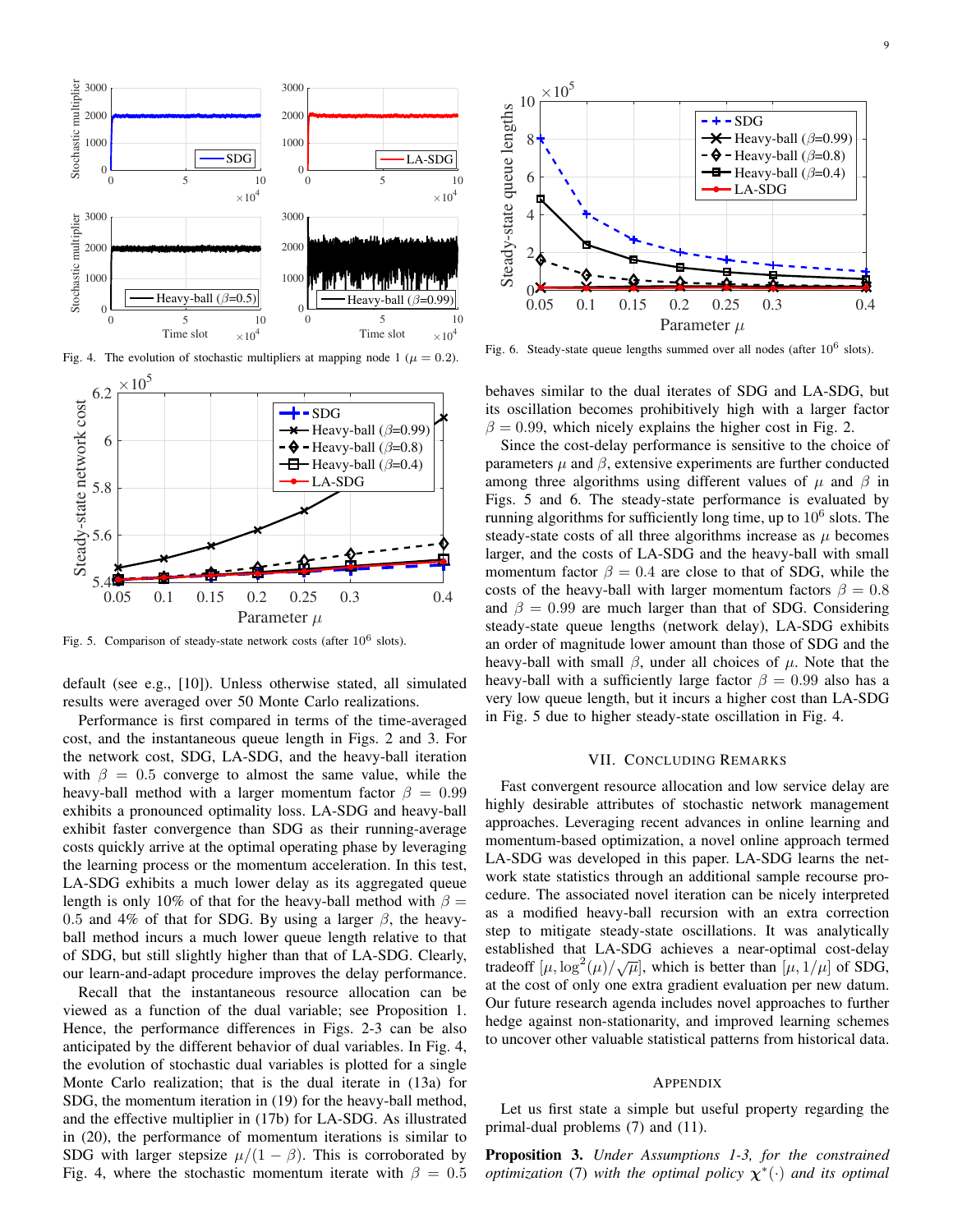Lagrange multiplier  $\lambda^*$ , it holds that  $\mathbb{E}[\mathbf{A}\mathbf{x}_t^* + \mathbf{c}_t] = 0$  with  $\mathbf{x}_t^* = \boldsymbol{\chi}^*(\mathbf{s}_t) \in \mathcal{X}$ , and accordingly that  $\nabla \mathcal{D}(\boldsymbol{\lambda}^*) = \mathbf{0}$ .

*Proof.* With  $\lambda^*$  denoting the optimal Lagrange multiplier with (7b), the Karush-Kuhn-Tucker (KKT) conditions [21] are

$$
\left(\mathbb{E}[\nabla\Psi_t(\mathbf{x}_t^*)] + \mathbf{A}^\top \boldsymbol{\lambda}^*\right)^\top \left(\mathbb{E}[\mathbf{x}_t - \mathbf{x}_t^*]\right) \ge 0, \ \forall \mathbf{x}_t \in \mathcal{X} \quad (35a)
$$
\n
$$
\left(\mathbf{\lambda}^*\right)^\top \mathbb{E}[\mathbf{\lambda} \mathbf{x}^* + \mathbf{a}] = 0 \tag{35b}
$$

$$
(\boldsymbol{\lambda}^*)^\top \mathbb{E}[\mathbf{A}\mathbf{x}_t^* + \mathbf{c}_t] = 0 \tag{35b}
$$

$$
\mathbb{E}[\mathbf{A}\mathbf{x}_t^* + \mathbf{c}_t] \leq 0; \ \lambda^* \geq 0 \tag{35c}
$$

where (35a) is the optimality condition of Lagrangian minimization, (35b) is the complementary slackness condition, and (35c) are the primal and dual feasibility conditions.

To establish the claim, let us first assume that there exists entry  $k$  that the inequality constraint (7b) is not active; i.e.,  $\mathbb{E}[\mathbf{A}_{(k,:)}\mathbf{x}_{t}^{*}+c_{t}^{k}] = -\zeta$  with the constant  $\zeta > 0$ , and  $\mathbf{A}_{(k,:)}$ denoting the  $k$ -th row of  $A$ . As each row of  $A$  has at least one entry equal to  $-1$ , we collect all indices of entries at k-th row with value  $-1$  in set  $\mathcal{E}_k^{-1}$  so that  $\mathbf{A}_{(k,e)} = -1, \forall e \in \mathcal{E}_k^{-1}$ .

Since  $x_t^*$  is feasible, we have  $x_t^* \geq 0$ , and thus

$$
\mathbb{E}[\mathbf{A}_{(k, t)}\mathbf{x}_t^* + c_t^k] = \mathbb{E}\left[\sum_{e \in \mathcal{E}} \mathbf{A}_{(k, e)}(x_t^e)^* + c_t^k\right] = -\zeta \quad (36)
$$

which implies that

$$
\mathbb{E}\left[\sum_{e\in\mathcal{E}_k^{-1}}(x_t^e)^*\right] = \zeta + \mathbb{E}[c_t^k + \sum_{e\in\mathcal{E}\setminus\mathcal{E}_k^{-1}} \mathbf{A}_{(k,e)}(x_t^e)^*] > 0. \tag{37}
$$

According (35b), it further follows that  $(\lambda^k)^* = 0$  since  $(\lambda^k)^*$ .  $\mathbb{E}[\mathbf{A}_{(k,:)}\mathbf{x}_{t}^{*}+c_{t}^{k}]=-(\lambda^{k})^{*}\cdot\zeta=0.$  Now we are on track to show that it contradicts with (35a). Since  $\mathbb{E}[\sum_{e \in \mathcal{E}_k^{-1}} (x_t^e)^*] > 0$ , there exists at least an index j such that  $\mathbb{E}[(x_t^j)^*] > 0, j \in \mathcal{E}_k^{-1}$ . Choose  $\mathbb{E}[\mathbf{x}_t]$  with  $\mathbb{E}[x_t^{\tilde{j}}] = \mathbb{E}[(x_t^{\tilde{j}})^*], \forall \tilde{j} \neq j$  and  $\mathbb{E}[x_t^j] = 0$ , to have  $\mathbb{E}[\mathbf{x}_t - \mathbf{x}_t^*] = [0, \dots, -\mathbb{E}[(x_t^j)^*], \dots, 0]^\top$ . Recall that the feasible set  $X$  in (3d) contains only box constraints; i.e.,  $\mathcal{X} := \{ \mathbf{x} \mid \mathbf{0} \leq \mathbf{x} \leq \bar{\mathbf{x}} \},\$  which implies that the above selection of  $\mathbf{x}_t$  is feasible. Hence, we arrive at (with  $\nabla_j \Psi_t(\mathbf{x}_t^*)$  denoting  $j$ -th entry of gradient)

$$
\begin{aligned}\n& \left( \mathbb{E}[\nabla \Psi_t(\mathbf{x}_t^*)] + \mathbf{A}^\top \mathbf{\lambda}^* \right)^\top \mathbb{E}[(\mathbf{x}_t - \mathbf{x}_t^*)] \\
&= -\mathbb{E}\Big[\nabla_j \Psi_t(\mathbf{x}_t^*) (x_t^j)^* - \sum_{i \in \mathcal{I}} (\lambda^i)^* \mathbf{A}_{(i,j)} (x_t^j)^* \Big] \\
& \stackrel{(a)}{=} \underbrace{-\mathbb{E}[\nabla_j \Psi_t(\mathbf{x}_t^*) (x_t^j)^*]}_{< 0} - \sum_{i \in \mathcal{I} \setminus k} \underbrace{(\lambda^i)^* \mathbf{A}_{(i,j)} \mathbb{E}[(x_t^j)^*]}_{\geq 0} < 0 \quad (38)\n\end{aligned}
$$

where (a) uses  $(\lambda^k)^* = 0$ ; the first bracket follows from Assumption 2 since  $\nabla_j \Psi_t(\mathbf{x}_t^*)$  is monotonically increasing and  $\nabla_j \Psi_t(\mathbf{x}_t^*) \ge 0$ , thus for  $\mathbb{E}[(x_t^j)^*] > 0$  it follows  $\mathbb{E}[\nabla_j \Psi_t(\mathbf{x}_t^*)] > 0$ 0; and the second bracket follows that  $\lambda^* \geq 0$  and each column of **A** has at most one  $-1$  and  $\mathbf{A}_{(k,j)} = -1$ . The proof is then complete since (38) contradicts (35a).  $\Box$ 

# *A. Proof of Lemma 2*

Proof of Lipschitz continuity: Under Assumption 2, the primal objective  $\Psi_t(\mathbf{x}_t)$  is  $\sigma$ -strongly convex, and the smooth constant of the dual function  $\mathcal{D}_t(\lambda)$ , or equivalently, the Lipschitz constant of gradient  $\nabla \mathcal{D}_t(\lambda)$  directly follows from [9, Lemma II.2], which equals to  $L_d = \rho(\mathbf{A}^\top \mathbf{A})/\sigma$ , with  $\rho(\mathbf{A}^\top \mathbf{A})$  denoting the maximum eigenvalue of  $A^{\top}A$ . We omit the derivations of this result, and refer readers to that in [9].

Supporting lemmas for quadratic growth: To prove the quadratic growth property (27), we introduce an error bound, which describes the local property of the dual function  $\mathcal{D}(\lambda)$ .

Lemma 5. *[31, Lemma 2.3] Consider the dual function in* (10) *and the feasible set* X *in* (3d) *with only linear constraints. For any*  $\lambda$  *satisfying*  $\mathcal{D}(\lambda) > -\infty$  *and*  $\|\nabla \mathcal{D}(\lambda)\| \leq \delta$ *, we have* 

$$
\|\lambda^* - \lambda\| \le \xi \|\nabla \mathcal{D}(\lambda)\| \tag{39}
$$

*where the scalar* ξ *depends on the matrix* A *as well the constants*  $\sigma$ ,  $L_p$  *and*  $L_d$  *introduced in Assumption 2.* 

Lemma 5 states a *local* error bound for the dual function  $\mathcal{D}(\lambda)$ . The error bound is "local" since it holds only for  $\lambda$  close enough to the optimum  $\lambda^*$ , i.e.,  $\|\nabla \mathcal{D}(\lambda)\| \leq \delta$ . Following the arguments in [31] however, if the dual iterate  $\lambda$  is artificially confined to a compact set  $\Lambda$  such that  $\|\lambda\| \leq D$  with D denoting the radius of  $\Lambda$ ,<sup>5</sup> then for the case  $\|\nabla \mathcal{D}(\lambda)\| \geq \delta$ , the ratio  $\|\lambda^* - \lambda\|/\|\nabla \mathcal{D}(\lambda)\| \leq D/\delta$ , which implies the existence of ξ satisfying (39) for any  $\lambda \in \Lambda$ . Lemma 5 is important for establishing linear convergence rate without strong convexity [31]. Remarkably, we will show next that this error bound is also critical to characterize the steady-state behavior of our LA-SDG scheme.

Building upon Lemma 5, we next show that the ensemble dual function  $\mathcal{D}(\lambda)$  also satisfies the so-termed Polyak-Lojasiewicz (PL) condition [32].

Lemma 6. *Under Assumption 2, the local error-bound in* (39) *implies the following PL condition, namely*

$$
\mathcal{D}(\boldsymbol{\lambda}^*) - \mathcal{D}(\boldsymbol{\lambda}) \le \frac{L_d \xi^2}{2} \|\nabla \mathcal{D}(\boldsymbol{\lambda})\|^2 \tag{40}
$$

*where*  $L_d$  *is the Lipschitz constant of the dual gradient and*  $\xi$  *is as in* (39)*.*

*Proof.* Using the  $L_d$ -smoothness of the dual function  $\mathcal{D}(\lambda)$ , we have for any  $\lambda$  and  $\varphi \in \mathbb{R}^I_+$  that

$$
\mathcal{D}(\varphi) \le \mathcal{D}(\boldsymbol{\lambda}) - \langle \nabla \mathcal{D}(\varphi), \boldsymbol{\lambda} - \varphi \rangle + \frac{L_{\mathrm{d}}}{2} \|\boldsymbol{\lambda} - \varphi\|^{2}.
$$
 (41)

Choosing  $\varphi = \lambda^*$ , and using Proposition 3 such that  $\nabla \mathcal{D}(\lambda^*) =$ 0, we have

$$
\mathcal{D}(\boldsymbol{\lambda}^*) \leq \mathcal{D}(\boldsymbol{\lambda}) + \frac{L_{\mathrm{d}}}{2} \|\boldsymbol{\lambda} - \boldsymbol{\lambda}^*\|^2 \overset{(a)}{\leq} \mathcal{D}(\boldsymbol{\lambda}) + \frac{L_{\mathrm{d}}\xi^2}{2} \|\nabla \mathcal{D}(\boldsymbol{\lambda})\|^2 \tag{42}
$$

where inequality (a) uses the local error-bound in (39).  $\Box$ 

Proof of quadratic growth: The proof follows the main steps of that in [32]. Building upon Lemma 6, we next prove  $\sqrt{\mathcal{D}(\lambda^*) - \mathcal{D}(\lambda)}$ . With the PL condition in (40), and  $\Lambda^*$ Lemma 2. Define a function of the dual variable  $\lambda$  as  $g(\lambda) :=$ denoting the set of optimal multipliers for (11), we have for any  $\lambda \notin \Lambda^*$  that

$$
\|\nabla g(\boldsymbol{\lambda})\|^2 = \frac{\|\nabla \mathcal{D}(\boldsymbol{\lambda})\|^2}{\mathcal{D}(\boldsymbol{\lambda}^*) - \mathcal{D}(\boldsymbol{\lambda})} \ge \frac{2}{L_d \xi^2}
$$
(43)

which implies that  $\|\nabla g(\boldsymbol{\lambda})\| \ge \sqrt{2/(L_{\mathrm{d}}\xi^2)}$ .

<sup>5</sup>Since the optimal multiplier is bounded per Assumption 3, one can safely find a large set  $\Lambda$  with radius D to project dual iterates during optimization.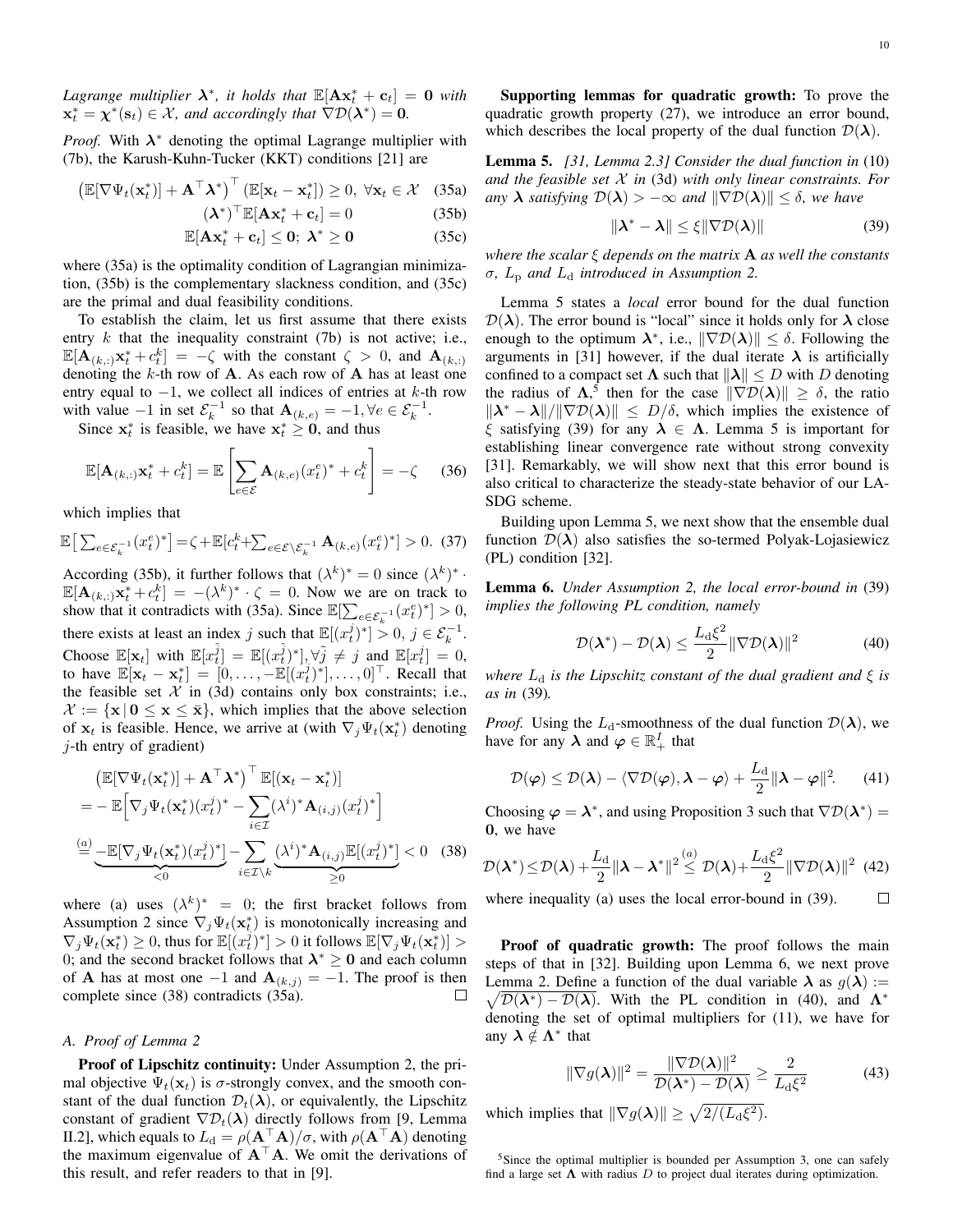For any  $\lambda_0 \notin \Lambda^*$ , consider the following differential equation<sup>6</sup>

$$
\begin{cases} \frac{\mathrm{d}\lambda(\tau)}{\mathrm{d}\tau} = -\nabla g(\lambda(t)) \end{cases} \tag{44a}
$$

$$
\lambda(\tau = 0) = \lambda_0 \tag{44b}
$$

which describes the continuous trajectory of  $\{\lambda(\tau)\}\$  starting from  $\lambda_0$  along the direction of  $-\nabla g(\lambda(\tau))$ . By using  $\|\nabla g(\boldsymbol{\lambda})\| \geq \sqrt{2/(L_{\rm d}\xi^2)}$ , it follows that  $\nabla g(\boldsymbol{\lambda})$  is bounded below; thus, the differential equation (44) guarantees that we sufficiently reduce the value of function  $g(\lambda)$ , and  $\lambda(\tau)$  will eventually reach  $\Lambda^*$ .

In other words, there exists a time T such that  $\lambda(T) \in \Lambda^*$ . Formally, for  $\tau > T$ , we have

$$
g(\lambda_0) - g(\lambda_\tau) = \int_{\lambda_\tau}^{\lambda_0} \langle \nabla g(\lambda), \mathbf{d}\lambda \rangle
$$
  
=  $-\int_{\lambda_0}^{\lambda_\tau} \langle \nabla g(\lambda), \mathbf{d}\lambda \rangle = -\int_0^T \left\langle \nabla g(\lambda), \frac{\mathbf{d}\lambda(\tau)}{\mathbf{d}\tau} \right\rangle \mathbf{d}\tau$   
=  $\int_0^T \|\nabla g(\lambda(\tau))\|^2 \mathbf{d}\tau \ge \int_0^T \frac{2}{L_d \xi^2} \mathbf{d}\tau = \frac{2T}{L_d \xi^2}.$  (45)

Since  $g(\lambda) \ge 0$ ,  $\forall \lambda$ , we have  $T \le g(\lambda_0) L_d \xi^2/2$ , which implies that there exists a finite time T such that  $\lambda_{\tau} \in \Lambda^*$ . On the other hand, the path length of trajectory  $\{\lambda(\tau)\}\$  will be longer than the projection distance between  $\lambda_0$  and the closest point in  $\Lambda^*$ denoted as  $\lambda^*$ , that is,

$$
\int_0^T \left\| \frac{\mathrm{d}\lambda(\tau)}{\mathrm{d}\tau} \right\| \mathrm{d}\tau = \int_0^T \|\nabla g(\lambda(\tau))\| \mathrm{d}\tau \ge \|\lambda_0 - \lambda^*\| \quad (46)
$$

and thus we have from (45) that

$$
g(\boldsymbol{\lambda}_0) - g(\boldsymbol{\lambda}_\tau) = \int_0^T \|\nabla g(\boldsymbol{\lambda}(\tau))\|^2 d\tau
$$
(47)  

$$
\geq \int_0^T \|\nabla g(\boldsymbol{\lambda}(\tau))\| \sqrt{\frac{2}{L_d \xi^2}} d\tau \stackrel{(b)}{\geq} \sqrt{\frac{2}{L_d \xi^2}} \|\boldsymbol{\lambda}_0 - \boldsymbol{\lambda}^*\|
$$

where (b) follows from (46). Choosing T such that  $g(\lambda_T) = 0$ , we have

$$
g(\boldsymbol{\lambda}_0) \ge \sqrt{\frac{2}{L_d \xi^2}} ||\boldsymbol{\lambda}_0 - \boldsymbol{\lambda}^*||. \tag{48}
$$

Squaring both sides of (48), the proof is complete, since  $\epsilon$  is defined as  $\epsilon := 2/(L_d \xi^2)$  and  $\lambda_0$  can be any point outside the set of optimal multipliers.

# *B. Proof of Lemma 4*

Since  $\hat{\lambda}_t$  converges to  $\lambda^*$ , w.p.1 according to Theorem 1, there exists a finite time  $T_\theta$  such that for  $t > T_\theta$ , we have  $\|\lambda^*-\hat{\lambda}_t\|\leq \|\theta\|.$  In such case, it follows that  $\tilde{\theta}_t=\lambda^*-\hat{\lambda}_t+\theta\geq 0$ 0, since  $\theta \geq 0$ . Therefore, we have

$$
\|\mathbf{q}_{t+1} - \tilde{\boldsymbol{\theta}}_t / \mu\|^2 = \|[\mathbf{q}_t + \mathbf{A}\mathbf{x}_t + \mathbf{c}_t]^+ - [\tilde{\boldsymbol{\theta}}_t / \mu]^+ \|^2 \qquad (49)
$$
  
\n
$$
\leq \|\mathbf{q}_t + \mathbf{A}\mathbf{x}_t + \mathbf{c}_t - \tilde{\boldsymbol{\theta}}_t / \mu\|^2
$$
  
\n
$$
\leq \|\mathbf{q}_t - \tilde{\boldsymbol{\theta}}_t / \mu\|^2 + 2(\mathbf{q}_t - \tilde{\boldsymbol{\theta}}_t / \mu)^{\top} (\mathbf{A}\mathbf{x}_t + \mathbf{c}_t) + M^2
$$

where (a) comes from the non-expansive property of the projection, and (b) is due to the bound  $M$  in Assumption 4.

The RHS of (49) can be upper bounded by

$$
\|\mathbf{q}_t - \tilde{\boldsymbol{\theta}}_t / \mu\|^2 + 2(\mathbf{q}_t - \tilde{\boldsymbol{\theta}}_t / \mu)^\top (\mathbf{A}\mathbf{x}_t + \mathbf{c}_t) + M^2
$$
  

$$
\stackrel{(c)}{=} \|\mathbf{q}_t - \tilde{\boldsymbol{\theta}}_t / \mu\|^2 + \frac{2}{\mu} (\boldsymbol{\gamma}_t - \boldsymbol{\lambda}^*)^\top (\mathbf{A}\mathbf{x}_t + \mathbf{c}_t) + M^2
$$
 (50)

where (c) uses the definitions  $\tilde{\theta}_t := \lambda^* - \hat{\lambda}_t + \theta$ , and  $\gamma_t :=$  $\hat{\lambda}_t + \mu \hat{\mathbf{q}}_t - \theta$ . Since  $\mathbf{A}\mathbf{x}_t + \mathbf{c}_t$  is the stochastic subgradient of the concave function  $\mathcal{D}(\lambda)$  at  $\lambda = \gamma_t$  [cf. (17a)], we have

$$
\mathbb{E}\left[\left(\boldsymbol{\gamma}_t-\boldsymbol{\lambda}^*\right)^{\top}\left(\mathbf{A}\mathbf{x}_t+\mathbf{c}_t\right)\right] \leq \mathcal{D}(\boldsymbol{\gamma}_t)-\mathcal{D}(\boldsymbol{\lambda}^*). \hspace{1cm} (51)
$$

Taking expectations on (49)-(50) over the random state  $s_t$ conditioned on  $q_t$  and using (51), we arrive at

$$
\mathbb{E}\left[\|\mathbf{q}_{t+1}-\tilde{\boldsymbol{\theta}}_t/\mu\|^2\right] \leq \|\mathbf{q}_t-\tilde{\boldsymbol{\theta}}_t/\mu\|^2 + \frac{2}{\mu}\left(\mathcal{D}(\boldsymbol{\gamma}_t)-\mathcal{D}(\boldsymbol{\lambda}^*)\right) + M^2
$$
\n(52)

where we use the fact that  $\mathcal{D}(\lambda) := \mathbb{E} [\mathcal{D}_t(\lambda)]$  in (11). Using the quadratic growth property of  $\mathcal{D}(\lambda)$  in (27) of Lemma 2, the recursion (52) further leads to

$$
\mathbb{E}\left[\|\mathbf{q}_{t+1}-\tilde{\boldsymbol{\theta}}_t/\mu\|^2\right] \leq \|\mathbf{q}_t-\tilde{\boldsymbol{\theta}}_t/\mu\|^2 - \frac{2\epsilon}{\mu}\|\boldsymbol{\gamma}_t-\boldsymbol{\lambda}^*\|^2 + M^2
$$

$$
\stackrel{(d)}{=} \|\mathbf{q}_t-\tilde{\boldsymbol{\theta}}_t/\mu\|^2 - 2\mu\epsilon\|\mathbf{q}_t-\tilde{\boldsymbol{\theta}}_t/\mu\|^2 + M^2 \tag{53}
$$

where equality (d) uses the definitions  $\tilde{\theta}_t := \lambda^* - \hat{\lambda}_t + \theta$  and  $\gamma_t := \hat{\lambda}_t + \mu \mathbf{q}_t - \theta$ , implying that  $\gamma_t - \lambda^* = \mu \mathbf{q}_t - \tilde{\theta}_t$ .

Now considering (cf. (53))

$$
-2\mu\epsilon \|\mathbf{q}_t - \tilde{\boldsymbol{\theta}}_t/\mu\|^2 + M^2 \le -2\sqrt{\mu}\|\mathbf{q}_t - \tilde{\boldsymbol{\theta}}_t/\mu\| + \mu \quad (54)
$$

and plugging it back into (53) yields

$$
\mathbb{E}\big[\|\mathbf{q}_{t+1}-\tilde{\boldsymbol{\theta}}_t/\mu\|^2\big] \leq \|\mathbf{q}_t-\tilde{\boldsymbol{\theta}}_t/\mu\|^2 - 2\sqrt{\mu}\|\mathbf{q}_t-\tilde{\boldsymbol{\theta}}_t/\mu\| + \mu
$$

$$
= \big(\|\mathbf{q}_t-\tilde{\boldsymbol{\theta}}_t/\mu\| - \sqrt{\mu}\big)^2. \tag{55}
$$

By the convexity of  $(\cdot)^2$ , we further arrive at

$$
\mathbb{E}\left[\|\mathbf{q}_{t+1}-\tilde{\boldsymbol{\theta}}_t/\mu\|\right]^2 \leq \mathbb{E}\left[\|\mathbf{q}_{t+1}-\tilde{\boldsymbol{\theta}}_t/\mu\|^2\right] \leq \left(\|\mathbf{q}_t-\tilde{\boldsymbol{\theta}}_t/\mu\|-\sqrt{\mu}\right)^2 \qquad (56)
$$

which directly implies the argument (31) in the lemma. By checking Vieta's formulas for second-order equations, there exists  $\tilde{B} = \Theta(\frac{1}{\sqrt{\mu}})$  such that for  $\|\mathbf{q}_t - \tilde{\theta}_t/\mu\| > B$ , inequality (54) holds, and thus the lemma follows readily.

#### *C. Proof of Theorem 2*

**Proof of** (32a) in Theorem 2: Theorem 1 asserts that  $\hat{\lambda}_t$ eventually converges to the optimum  $\lambda^*$ , w.p.1. Hence, there always exists a finite time  $T_{\rho}$  and an arbitrarily small  $\rho$  such that for  $t > T_\rho$ , it holds that  $\|\lambda^*/\mu - \hat{\lambda}_t/\mu\| \leq \rho$ . Using the definition  $\tilde{\theta}_t = \lambda^* - \hat{\lambda}_t + \theta$ , it then follows by the triangle inequality that

$$
\left| \|\mathbf{q}_t - \tilde{\boldsymbol{\theta}}_t/\mu\| - \|\mathbf{q}_t - \boldsymbol{\theta}/\mu\| \right| \leq \|\boldsymbol{\lambda}^*/\mu - \hat{\boldsymbol{\lambda}}_t/\mu\| \leq \rho \quad (57)
$$

which also holds for  $q_{t+1}$ .

Using (57) and the conditional drift (31) in Lemma 4, for

<sup>6</sup>The time index in the proof of Lemma 1 is not related to the online optimization process, but it is useful to find the structure of the dual function.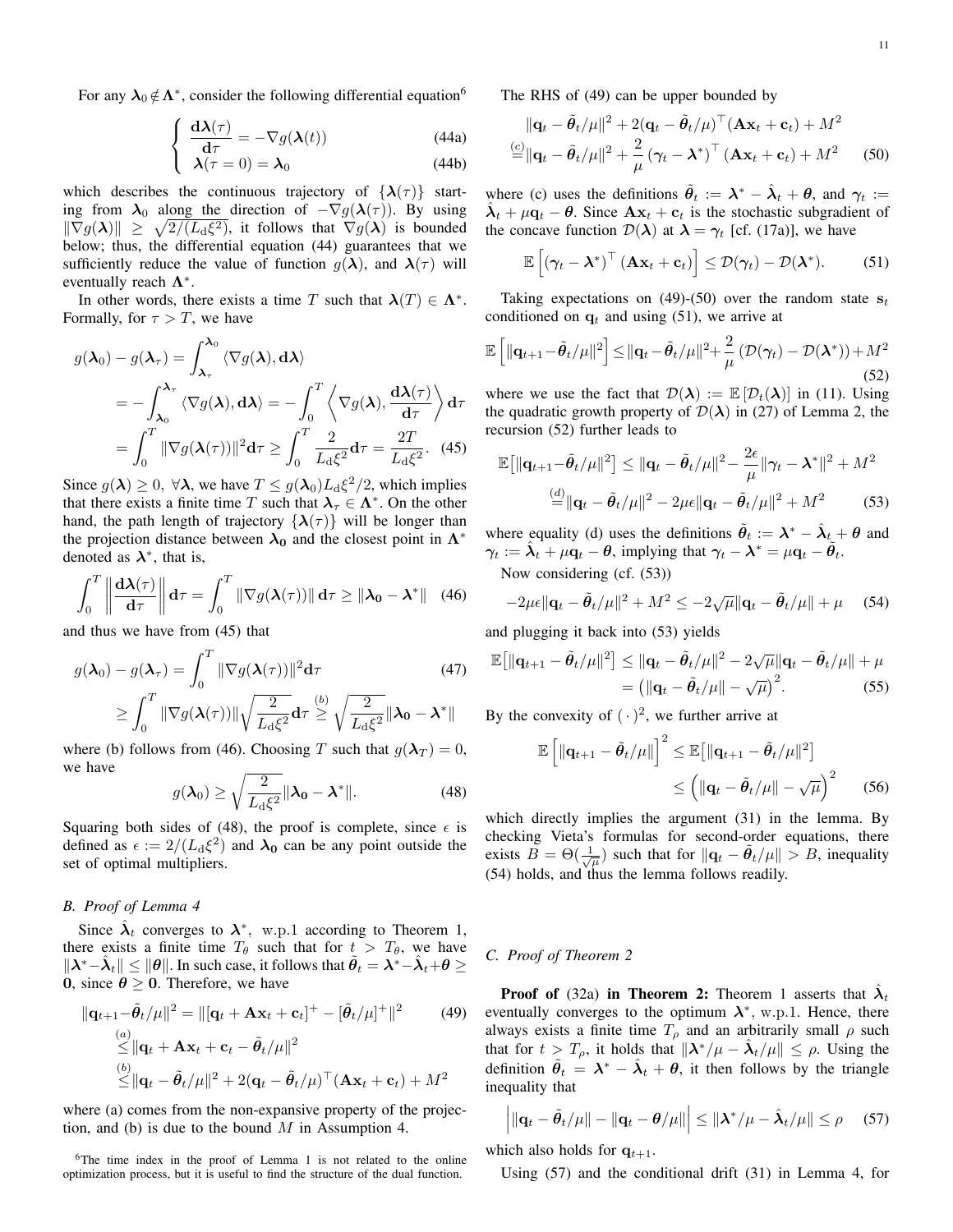$t > T_\rho$  and  $\|\mathbf{q}_t - \tilde{\theta}_t/\mu\| > B = \Theta(1/\sqrt{\mu})$ , it holds that

$$
\mathbb{E}\left[\left\|\mathbf{q}_{t+1}-\boldsymbol{\theta}/\mu\right\|\big|\mathbf{q}_t\right] \leq \mathbb{E}\left[\left\|\mathbf{q}_{t+1}-\tilde{\boldsymbol{\theta}}_t/\mu\right\|\big|\mathbf{q}_t\right] + \rho
$$
  

$$
\leq \left\|\mathbf{q}_t - \tilde{\boldsymbol{\theta}}_t/\mu\right\| - \sqrt{\mu} + \rho \leq \left\|\mathbf{q}_t - \boldsymbol{\theta}/\mu\right\| - \sqrt{\mu} + 2\rho.
$$
 (58)

Choosing  $\rho$  such that  $\sqrt{\tilde{\mu}} := \sqrt{\mu} - 2\rho < 0$ , then for  $t > T_\rho$  and  $\|\mathbf{q}_t - \theta/\mu\| > \tilde{B} := B + \rho = \Theta(1/\sqrt{\mu})$ , we have

$$
\mathbb{E}\left[\left\|\mathbf{q}_{t+1}-\boldsymbol{\theta}/\mu\right\|\big|\mathbf{q}_t\right] \leq \left\|\mathbf{q}_t-\boldsymbol{\theta}/\mu\right\|-\sqrt{\tilde{\mu}}.\qquad(59)
$$

Leveraging (59), we first show (32a) by constructing a supermartingale. Define the stochastic process  $a_t$  as

$$
a_t := \|\mathbf{q}_t - \boldsymbol{\theta}/\mu\| \cdot \mathbb{1} \left\{ \min_{\tau \le t} \|\mathbf{q}_\tau - \boldsymbol{\theta}/\mu\| > \tilde{B} \right\}, \forall t \quad (60a)
$$

and likewise the stochastic process  $b_t$  as

$$
b_t := \sqrt{\tilde{\mu}} \cdot \mathbb{1} \left\{ \min_{\tau \le t} \|\mathbf{q}_{\tau} - \theta/\mu\| > \tilde{B} \right\}, \ \forall t. \tag{60b}
$$

Clearly,  $a_t$  tracks the distance between  $q_t$  and  $\theta/\mu$  until the distance becomes smaller than  $B$  for the first time; and  $b_t$  stops until  $||\mathbf{q}_t - \theta / \mu||$  ≤ B for the first time as well.

With the definitions of  $a_t$  and  $b_t$ , one can easily show that the recursion (59) implies

$$
\mathbb{E}\left[a_{t+1}|\mathcal{F}_t\right] \le a_t - b_t \tag{61}
$$

where  $\mathcal{F}_t$  is the so-termed sigma algebra measuring the history of two processes. As  $a_t$  and  $b_t$  are both nonnegative, (61) allows us to apply the super-martingale convergence theorem [24, Theorem E7.4], which almost surely establishes that: (i) the sequence  $a_t$ converges to a limit; and (ii) the summation  $\sum_{t=1}^{\infty} b_t < \infty$ . Note that (ii) implies that  $\lim_{t\to\infty} b_t = 0$ , w.p.1. Since  $\sqrt{\tilde{\mu}} > 0$ , it follows that the indicator function of  $b_t$  eventually becomes null and thus

$$
\liminf_{t \to \infty} \|\mathbf{q}_t - \boldsymbol{\theta}/\mu\| \le \tilde{B}, \text{ w.p.1}
$$
 (62)

which establishes that  $q_t$  will eventually visit and then hover around a neighborhood of the reference point  $\theta/\mu$ .

Proof of (32b) in Theorem 2: In complement to the samplepath result in (62), we next derive (32b), which captures the long-term queue lengths averaged over all sample paths.

Similar to (49), we have

$$
\|\mathbf{q}_{t+1} - \boldsymbol{\lambda}^*/\mu\|^2 \leq \tag{63}
$$
  

$$
\|\mathbf{q}_t - \boldsymbol{\lambda}^*/\mu\|^2 + 2(\mathbf{q}_t - \boldsymbol{\lambda}^*/\mu)^\top (\mathbf{A}\mathbf{x}_t + \mathbf{c}_t) + M^2.
$$

Using the definition  $\gamma_t := \hat{\lambda}_t + \mu \mathbf{q}_t - \theta$ , (64) can be written as

$$
\|\mathbf{q}_{t+1} - \boldsymbol{\lambda}^*/\mu\|^2 \leq \|\mathbf{q}_t - \boldsymbol{\lambda}^*/\mu\|^2
$$
\n
$$
+ \frac{2}{\mu}(\gamma_t - \boldsymbol{\lambda}^*)^\top (\mathbf{A}\mathbf{x}_t + \mathbf{c}_t) + \frac{2}{\mu}(\boldsymbol{\theta} - \hat{\boldsymbol{\lambda}}_t)^\top (\mathbf{A}\mathbf{x}_t + \mathbf{c}_t) + M^2.
$$
\n(64)

Defining the Lyapunov drift as  $\Delta(\mathbf{q}_t) := \frac{1}{2}(\|\mathbf{q}_{t+1} - \lambda^*/\mu\|^2 \|\mathbf{q}_t - \boldsymbol{\lambda}^*/\boldsymbol{\mu}\|^2$  and taking expectations on (64) over  $\mathbf{s}_t$  conditioned on  $q_t$ , we have

$$
\mu \mathbb{E} [\Delta(\mathbf{q}_t)] \leq \mathbb{E} [(\gamma_t - \boldsymbol{\lambda}^*)^{\top} (\mathbf{A} \mathbf{x}_t + \mathbf{c}_t)] \n+ \mathbb{E} [(\boldsymbol{\theta} - \hat{\boldsymbol{\lambda}}_t)^{\top} (\mathbf{A} \mathbf{x}_t + \mathbf{c}_t)] + \mu M^2 / 2 \n\overset{(b)}{\leq} \mathcal{D}(\gamma_t) - \mathcal{D}(\boldsymbol{\lambda}^*) + \mathbb{E} [(\boldsymbol{\theta} - \hat{\boldsymbol{\lambda}}_t)^{\top} (\mathbf{A} \mathbf{x}_t + \mathbf{c}_t)] + \mu M^2 / 2 \quad (65)
$$

where (b) follows from  $(51)$ .

Summing both sides over  $t = 1, \ldots, T$ , taking expectations over all possible  $q_t$ , and dividing both sides by T, we arrive at

$$
\frac{\mu}{2T} \left( \mathbb{E} \left[ \|\mathbf{q}_{T+1} - \boldsymbol{\lambda}^*/\mu\|^2 \right] - \mathbb{E} \left[ \|\mathbf{q}_1 - \boldsymbol{\lambda}^*/\mu\|^2 \right] \right) \leq \qquad (66)
$$
\n
$$
\frac{1}{T} \sum_{t=1}^T \mathbb{E} [\mathcal{D}(\gamma_t)] - \mathcal{D}(\boldsymbol{\lambda}^*) + \frac{1}{T} \sum_{t=1}^T \mathbb{E} \left[ (\boldsymbol{\theta} - \hat{\boldsymbol{\lambda}}_t)^T (\mathbf{A} \mathbf{x}_t + \mathbf{c}_t) \right] + \frac{\mu M^2}{2}.
$$

First, it is easy to show that

$$
\lim_{T \to \infty} \frac{\mu}{2T} \left( \mathbb{E} \left[ \|\mathbf{q}_{T+1} - \boldsymbol{\lambda}^* / \mu\|^2 \right] - \mathbb{E} \left[ \|\mathbf{q}_1 - \boldsymbol{\lambda}^* / \mu\|^2 \right] \right)
$$
\n
$$
\stackrel{(c)}{\geq} - \lim_{T \to \infty} \frac{\mu}{2T} \mathbb{E} \left[ \|\mathbf{q}_1 - \boldsymbol{\lambda}^* / \mu\|^2 \right] \stackrel{(d)}{=} 0 \tag{67}
$$

where (c) holds since  $||\mathbf{q}_{T+1} - \lambda^* / \mu||^2 \geq 0$ , and (d) follows from the boundedness of  $\|\mathbf{q}_1 - \boldsymbol{\lambda}^*/\mu\|^2$ .

We next argue that the following equality holds

$$
\lim_{T \to \infty} (1/T) \sum_{t=1}^{T} \mathbb{E} \left[ (\boldsymbol{\theta} - \hat{\boldsymbol{\lambda}}_t)^{\top} (\mathbf{A} \mathbf{x}_t + \mathbf{c}_t) \right] = \mathcal{O}(\mu). \quad (68)
$$

Rearranging terms in (68) leads to

$$
\lim_{T \to \infty} \frac{1}{T} \sum_{t=1}^{T} \mathbb{E} \left[ (\boldsymbol{\theta} - \hat{\boldsymbol{\lambda}}_t)^{\top} (\mathbf{A} \mathbf{x}_t + \mathbf{c}_t) \right]
$$
(69)  
= 
$$
\lim_{t \to \infty} \frac{1}{T} \sum_{t=1}^{T} \mathbb{E} \left[ (\boldsymbol{\theta} - \boldsymbol{\lambda}^* + (\boldsymbol{\lambda}^* - \boldsymbol{\theta} - \hat{\boldsymbol{\lambda}}_t + \boldsymbol{\theta}))^{\top} (\mathbf{A} \mathbf{x}_t + \mathbf{c}_t) \right].
$$

$$
T_{T\to\infty} T_{t=1} \left[ \begin{pmatrix} 0 & 0 & \sqrt{t+1} & 0 \\ 0 & 0 & \sqrt{t+1} & 0 \end{pmatrix} \right] \cdot
$$
  
Since  $\hat{\lambda}_t$  converges to  $\lambda^*$  w.p.1 according to Theorem 1, there

always exists a finite time  $T_\rho$  such that for  $t > T_\rho$ , which implies that  $\|\lambda^* - \theta - (\hat{\lambda}_t - \theta)\| \le \rho$ , w.p.1. Hence, together with the Cauchy-Schwarz inequality, we have

$$
(\mathbf{\lambda}^* - \boldsymbol{\theta} - \hat{\mathbf{\lambda}}_t + \boldsymbol{\theta})^\top (\mathbf{A}\mathbf{x}_t + \mathbf{c}_t)
$$
  
\n
$$
\leq ||\mathbf{\lambda}^* - \boldsymbol{\theta} - (\hat{\mathbf{\lambda}}_t - \boldsymbol{\theta})|| ||\mathbf{A}\mathbf{x}_t + \mathbf{c}_t|| \overset{(d)}{\leq} \rho M = \mathcal{O}(\rho) \tag{70}
$$

where (d) follows since  $T_{\rho} < \infty$  and constant M is as in Assumption 4. Plugging (70) into (69), it follows that

$$
\lim_{T \to \infty} (1/T) \sum_{t=1}^{T} \mathbb{E} \left[ (\boldsymbol{\theta} - \hat{\boldsymbol{\lambda}}_t)^{\top} (\mathbf{A} \mathbf{x}_t + \mathbf{c}_t) \right] \tag{71}
$$
\n
$$
\leq \lim_{T \to \infty} (1/T) \sum_{t=1}^{T} \mathbb{E} \left[ (\boldsymbol{\theta} - \mathbf{\lambda}^*)^{\top} (\mathbf{A} \mathbf{x}_t + \mathbf{c}_t) \right] + \mathcal{O}(\rho)
$$
\n
$$
\leq ||\boldsymbol{\lambda}^* - \boldsymbol{\theta}|| \cdot \left\| \lim_{T \to \infty} (1/T) \sum_{t=1}^{T} \mathbb{E} \left[ -\mathbf{A} \mathbf{x}_t - \mathbf{c}_t \right] \right\| + \mathcal{O}(\rho)
$$

where (e) simply follows from the Cauchy-Schwarz inequality.

Building upon (59), one can follow the arguments in [14, Theorem 4] to show that there exist constants  $D_1 = \Theta(1/\mu)$ , and  $D_2 = \Theta(\sqrt{\mu})$ , for any d, to obtain a large deviation bound as

$$
\lim_{T \to \infty} \frac{1}{T} \sum_{t=1}^{T} \mathbb{P}\left(\|\mathbf{q}_t - \boldsymbol{\theta}/\mu\| > \tilde{B} + d\right) \le D_1 e^{-D_2 d} \qquad (72)
$$

where  $\tilde{B} = \Theta(1/\sqrt{\mu})$  as in (59). Intuitively speaking, (72) upper bounds the probability that the steady-state  $q_t$  deviates from  $\theta/\mu$ , and (72) implies that the probability that  $q_t^i > \theta/\mu + \tilde{B}$  + d,  $\forall i$  is exponentially decreasing in  $D_2d$ .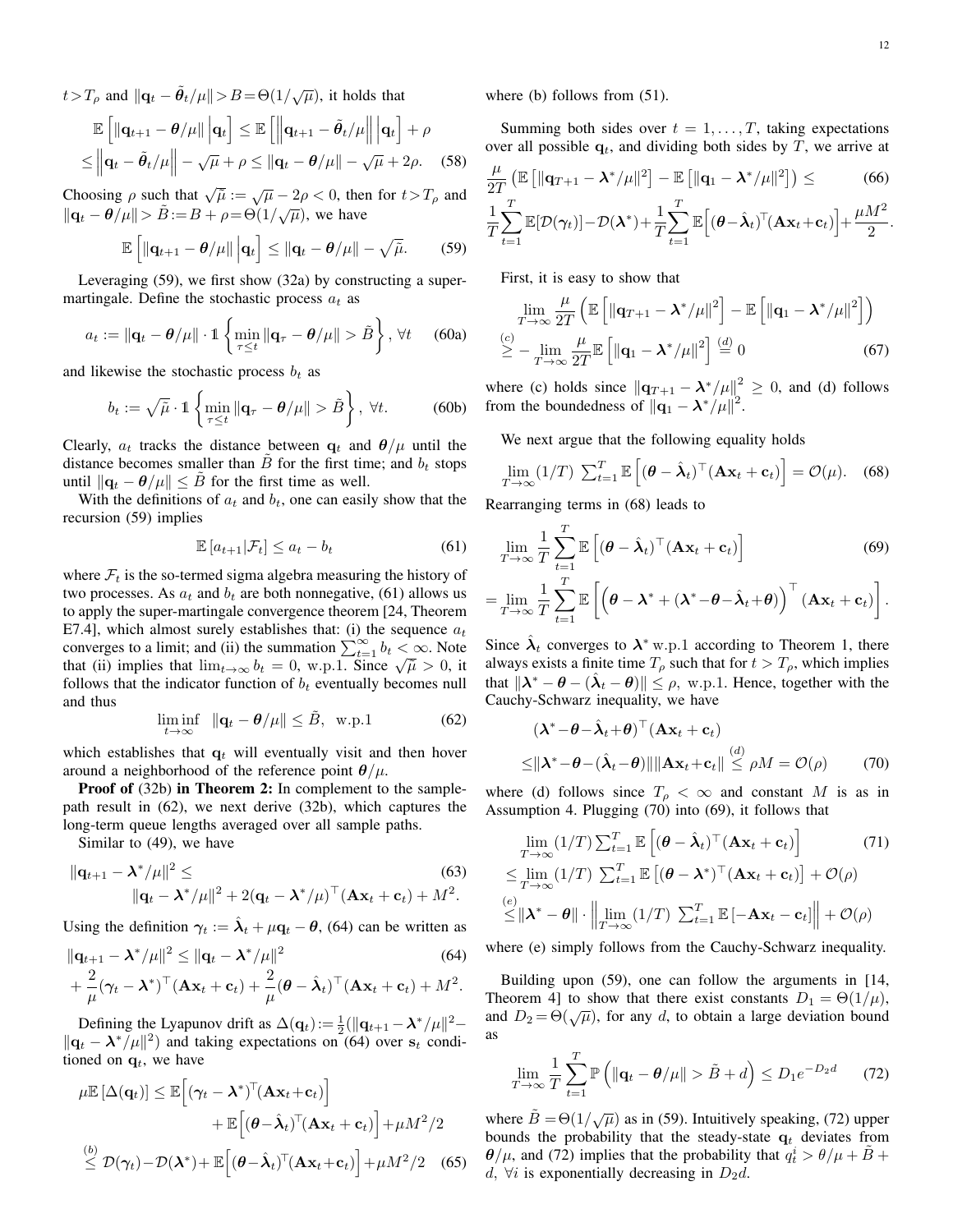Using the large deviation bound in (72), it follows that

$$
\mathbf{0} \leq \lim_{T \to \infty} \frac{1}{T} \sum_{t=1}^{T} \mathbb{E}[-\mathbf{A}\mathbf{x}_t - \mathbf{c}_t]
$$
\n
$$
\leq \lim_{T \to \infty} \frac{1}{T} \sum_{t=1}^{T} \mathbf{1} \cdot M \mathbb{P}(\mathbf{q}_t < M) \leq \mathbf{1} \cdot MD_1 e^{-D_2(\theta/\mu - \tilde{B} - M)}
$$
\n
$$
(73)
$$

where (f) holds because taking expectation in  $(72)$  over all d implies that the expected queue length is finite [cf. (3c)], which implies the necessary condition in (5); (g) follows from [15, Lemma 4] which establishes that negative accumulated service residual  $\sum_{t=1}^{T} \mathbb{E}[\mathbf{A}\mathbf{x}_t + \mathbf{c}_t]$  may happen only when  $\mathbf{q}_t < M$ and the maximum value is bounded by  $\|\mathbf{A}\mathbf{x}_t + \mathbf{c}_t\| \leq M$  in Assumption 4; and (h) uses the bound in (72) by choosing  $d =$  $\theta/\mu - \ddot{B} - M.$ 

Setting  $\theta = \sqrt{\mu} \log^2(\mu)$  in (73), there exists a sufficiently small  $\mu$  such that  $-D_2(\log^2(\mu)/\sqrt{\mu} - \tilde{B} - M) \leq 2\log(\mu)$ . Together with (73) and  $\dot{D}_1 = \Theta(1/\mu)$ , the latter implies that

$$
\left\| \lim_{T \to \infty} (1/T) \sum_{t=1}^{T} \mathbb{E}[-\mathbf{A}\mathbf{x}_t - \mathbf{c}_t] \right\| \leq \| \mathbf{1} \cdot MD_1 \mu^2 \| = \mathcal{O}(\mu). \tag{74}
$$

Plugging (74) into (71), setting  $\rho = \mathbf{o}(\mu)$  in (71), and using  $\|\lambda^* - \theta\| = \mathcal{O}(1)$ , we arrive at (68).

Letting  $T \to \infty$  in (66), it follows from (67) and (68) that

$$
0 \leq \lim_{T \to \infty} \frac{1}{T} \sum_{t=1}^{T} \mathbb{E}[\mathcal{D}(\gamma_t)] - \mathcal{D}(\boldsymbol{\lambda}^*) + \mathcal{O}(\mu) + \frac{\mu M^2}{2}
$$
  
\n
$$
\leq \mathcal{D} \left( \lim_{T \to \infty} \frac{1}{T} \sum_{t=1}^{T} \mathbb{E}[\gamma_t] \right) - \mathcal{D}(\boldsymbol{\lambda}^*) + \mathcal{O}(\mu) + \frac{\mu M^2}{2}.
$$
 (75)

where inequality (h) uses the concavity of the dual function  $\mathcal{D}(\lambda)$ . Defining  $\varphi := \lim_{n \to \infty} \frac{1}{T} \sum_{t=1}^{T} \mathbb{E}[\gamma_t]$ , and using  $\mathcal{D}(\lambda^*) - \mathcal{D}(\varphi) \ge \frac{\epsilon}{2} \|\lambda^* - \varphi\|^2$  in Lemma 2, (75) implies that

$$
\|\boldsymbol{\lambda}^* - \boldsymbol{\varphi}\|^2 \le \frac{2}{\epsilon} \left(\mathcal{D}(\boldsymbol{\lambda}^*) - \mathcal{D}(\boldsymbol{\varphi})\right) \le \mathcal{O}(\mu) + \frac{\mu M^2}{\epsilon} \stackrel{(i)}{=} \mathcal{O}(\mu) \tag{76}
$$

where (i) follows since constants M and  $\epsilon$  are independent of  $\mu$ . From (76), we can further conclude that  $\|\lambda^* - \varphi\| = O(\sqrt{\mu}).$ 

Recalling the definition  $\gamma_t := \hat{\lambda}_t + \mu \mathbf{q}_t - \theta$ , we have that

$$
\lim_{T \to \infty} \frac{1}{T} \sum_{t=1}^{T} \mathbb{E} \left[ \frac{\gamma_t}{\mu} \right] - \frac{\lambda^*}{\mu} = \lim_{T \to \infty} \frac{1}{T} \sum_{t=1}^{T} \mathbb{E} \left[ \mathbf{q}_t + \frac{\hat{\lambda}_t}{\mu} \right] - \frac{\lambda^*}{\mu} - \frac{\theta}{\mu}
$$
\n
$$
\stackrel{\text{(j)}}{=} \lim_{T \to \infty} \frac{1}{T} \sum_{t=1}^{T} \mathbb{E} \left[ \mathbf{q}_t \right] - \frac{\theta}{\mu} \stackrel{\text{(k)}}{\leq} \frac{1}{\mu} \|\lambda^* - \varphi\| = \mathcal{O}\left( \frac{1}{\sqrt{\mu}} \right) \tag{77}
$$

where (j) follows from the convergence of  $\hat{\lambda}_t$  in Theorem 1, and inequality (k) uses the definition of  $\varphi$  and  $\varphi - \lambda^* \le ||\lambda^* - \varphi||$ . Recalling that  $\theta = \sqrt{\mu} \log^2(\mu)$  in (74) completes the proof.

# *D. Proof of Theorem 3*

Defining the Lyapunov drift as  $\Delta(\mathbf{q}_t) := \frac{1}{2}(\|\mathbf{q}_{t+1}\|^2 - \|\mathbf{q}_t\|^2)$ , and squaring the queue update, we obtain

$$
\|\mathbf{q}_{t+1}\|^2 = \|\mathbf{q}_t\|^2 + 2\mathbf{q}_t^\top (\mathbf{A}\mathbf{x}_t + \mathbf{c}_t) + \|\mathbf{A}\mathbf{x}_t + \mathbf{c}_t\|^2
$$
  
\n
$$
\leq \|\mathbf{q}_t\|^2 + 2\mathbf{q}_t^\top (\mathbf{A}\mathbf{x}_t + \mathbf{c}_t) + M^2
$$
\n(78)

where (a) follows from the definition of  $M$  in Assumption 4. Multiplying by  $\mu/2$  and adding  $\Psi_t(\mathbf{x}_t)$ , yields

$$
\mu \Delta(\mathbf{q}_t) + \Psi_t(\mathbf{x}_t) \le \Psi_t(\mathbf{x}_t) + \mu \mathbf{q}_t^\top (\mathbf{A}\mathbf{x}_t + \mathbf{c}_t) + \mu M^2 / 2
$$
  
\n
$$
\stackrel{(b)}{=} \Psi_t(\mathbf{x}_t) + (\gamma_t - \hat{\lambda}_t + \theta)^\top (\mathbf{A}\mathbf{x}_t + \mathbf{c}_t) + \mu M^2 / 2
$$
  
\n
$$
\stackrel{(c)}{=} \mathcal{L}_t(\mathbf{x}_t, \gamma_t) + (\theta - \hat{\lambda}_t)^\top (\mathbf{A}\mathbf{x}_t + \mathbf{c}_t) + \mu M^2 / 2 \tag{79}
$$

where (b) uses the definition of  $\gamma_t$ , and (c) is the definition of the instantaneous Lagrangian. Taking expectations on the both sides of (79) over  $s_t$  conditioned on  $q_t$ , it holds that

$$
\mu \mathbb{E} \left[ \Delta(\mathbf{q}_t) \middle| \mathbf{q}_t \right] + \mathbb{E} \left[ \Psi_t(\mathbf{x}_t) \middle| \mathbf{q}_t \right] \n\stackrel{(d)}{=} \mathcal{D}(\gamma_t) + \mathbb{E} \left[ (\boldsymbol{\theta} - \hat{\boldsymbol{\lambda}}_t)^\top (\mathbf{A} \mathbf{x}_t + \mathbf{c}_t) \middle| \mathbf{q}_t \right] + \mu M^2 / 2 \n\stackrel{(e)}{\leq} \Psi^* + \mathbb{E} \left[ (\boldsymbol{\theta} - \hat{\boldsymbol{\lambda}}_t)^\top (\mathbf{A} \mathbf{x}_t + \mathbf{c}_t) \middle| \mathbf{q}_t \right] + \mu M^2 / 2 \tag{80}
$$

where (d) follows from the definition of the dual function (10), while (e) uses the weak duality that  $\mathcal{D}(\gamma_t) \leq \tilde{\Psi}^*$ , and the fact that  $\tilde{\Psi}^* \leq \Psi^*$  (cf. the discussion after (6)).

Taking expectations on both sides of (80) over all possible  $q_t$ , summing over  $t = 1, \ldots, T$ , dividing by T, and letting  $T \to \infty$ , we arrive at

$$
\lim_{T \to \infty} \frac{1}{T} \sum_{t=1}^{T} \mathbb{E} \left[ \Psi_t(\mathbf{x}_t) \right]
$$
\n
$$
\leq \Psi^* + \lim_{T \to \infty} \frac{1}{T} \sum_{t=1}^{T} \mathbb{E} \left[ (\boldsymbol{\theta} - \hat{\boldsymbol{\lambda}}_t)^T (\mathbf{A} \mathbf{x}_t + \mathbf{c}_t) \right] + \frac{\mu M^2}{2} + \lim_{T \to \infty} \frac{\mu ||\mathbf{q}_1||^2}{2T}
$$
\n
$$
\leq \Psi^* + \lim_{T \to \infty} \frac{1}{T} \sum_{t=1}^{T} \mathbb{E} \left[ (\boldsymbol{\theta} - \hat{\boldsymbol{\lambda}}_t)^T (\mathbf{A} \mathbf{x}_t + \mathbf{c}_t) \right] + \frac{\mu M^2}{2} \tag{81}
$$

where (f) comes from  $\mathbb{E}[\|\mathbf{q}_{T+1}\|^2] \ge 0$ , and (g) follows because  $\|\mathbf{q}_1\|$  is bounded. One can follow the derivations in (69)-(74) to show (68), which is the second term in the RHS of (81). Therefore, we have from (81) that

$$
\lim_{T \to \infty} \frac{1}{T} \sum_{t=1}^{T} \mathbb{E} \left[ \Psi_t(\mathbf{x}_t) \right] \le \Psi^* + \mathcal{O}(\mu) + \frac{\mu M^2}{2} \tag{82}
$$

which completes the proof.

## ACKNOWLEDGEMENT

The authors would like to thank Profs. Xin Wang, Longbo Huang and Jia Liu for helpful discussions.

#### **REFERENCES**

- [1] L. Tassiulas and A. Ephremides, "Stability properties of constrained queueing systems and scheduling policies for maximum throughput in multihop radio networks," *IEEE Trans. Automat. Contr.*, vol. 37, no. 12, pp. 1936–1948, Dec. 1992.
- [2] S. H. Low and D. E. Lapsley, "Optimization flow control-I: basic algorithm and convergence," *IEEE/ACM Trans. Networking*, vol. 7, no. 6, pp. 861– 874, Dec. 1999.
- [3] L. Georgiadis, M. Neely, and L. Tassiulas, "Resource allocation and crosslayer control in wireless networks," *Found. and Trends in Networking*, vol. 1, pp. 1-144, 2006.
- [4] M. J. Neely, "Stochastic network optimization with application to communication and queueing systems," *Synthesis Lectures on Communication Networks*, vol. 3, no. 1, pp. 1–211, 2010.
- [5] T. Chen, X. Wang, and G. B. Giannakis, "Cooling-aware energy and workload management in data centers via stochastic optimization," *IEEE J. Sel. Topics Signal Process.*, vol. 10, no. 2, pp. 402–415, Mar. 2016.